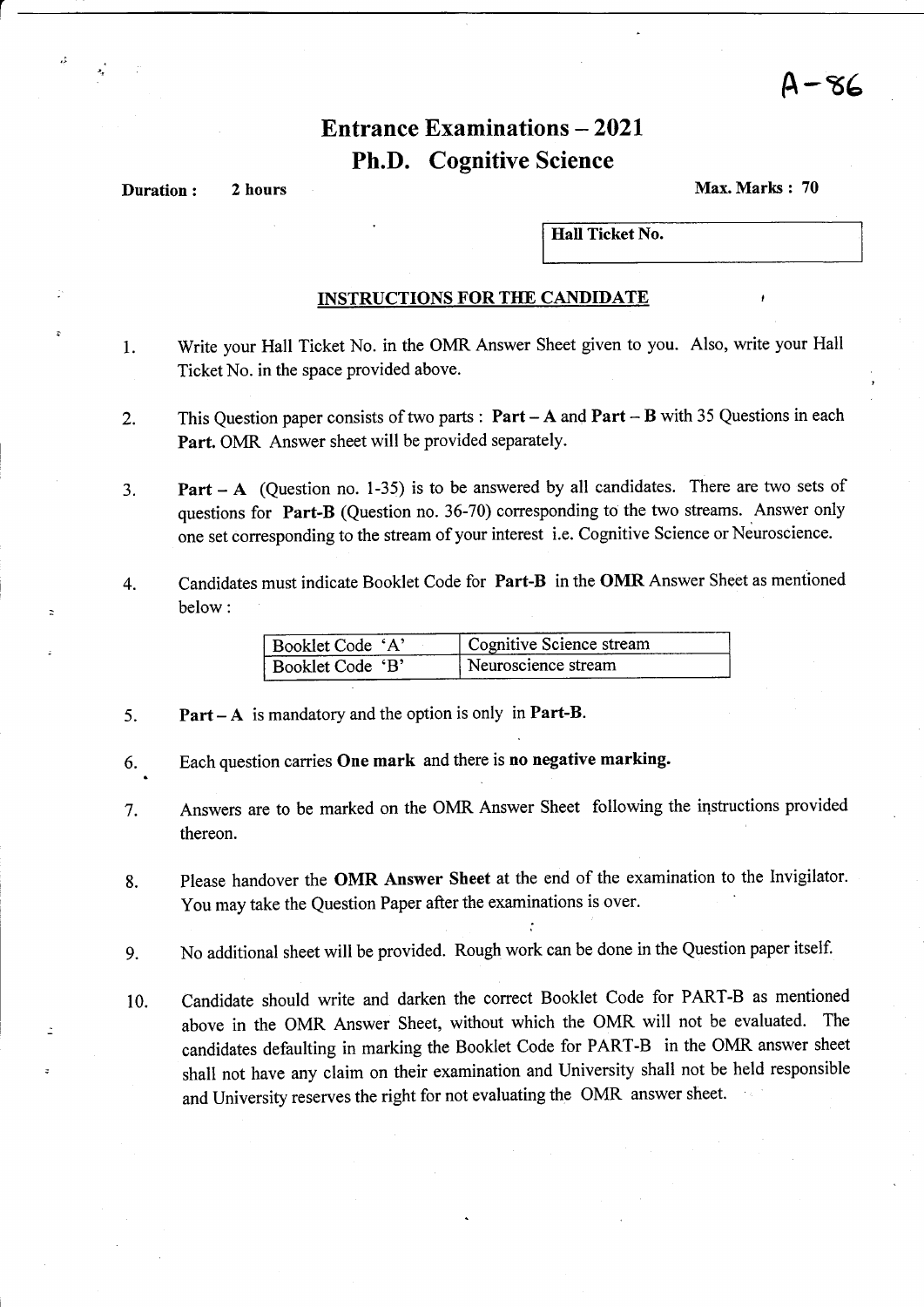## $PART-A$

## Mandatory for all candidates

1. The nursing shortage in this country is a fake one, caused by the concentration of nurses in the geographical regions with the highest paid and most generous fringe benefits for nurses. In addition, the lndian Nursing Association has artificially worsened the shortage by encouraging nursing colleges to keep enrolments low in order to boost nurses' salaries to even higher levels.

All of the following statements, if true, would tcnd to weaken the argument above except:

- A. Although nurses are paid less in state A than in state B, there are 35% more nurses in state Athan in state B.
- B. Nationwide, the salaries of nurses have risen at a slower rate than inflation over the last
- ten years.<br>C. The number of students who earned degrees in nursing last year was almost double the number six years ago.
- D. Those areas of the country with the highest pay for nurses also have correspondingly higher living costs.
- 2. A bee takes 10 minutes to go to a flowerbed and come back to the hive. Bee dances in the hive to convey the distance from the hive to the flowerbed to other bees at a scale of 1cm/km. What will be the length of the this bee's dance on returning, if the bee flies at a constant speed of 36km/hr?

2

- A. 6cm
- B. 1.8 cm
- C. 3.6 cm
- D. 3cm
- 3. Solve for x  $9x=3(12/x+2)$

A. -2,3  $B. -4, 1$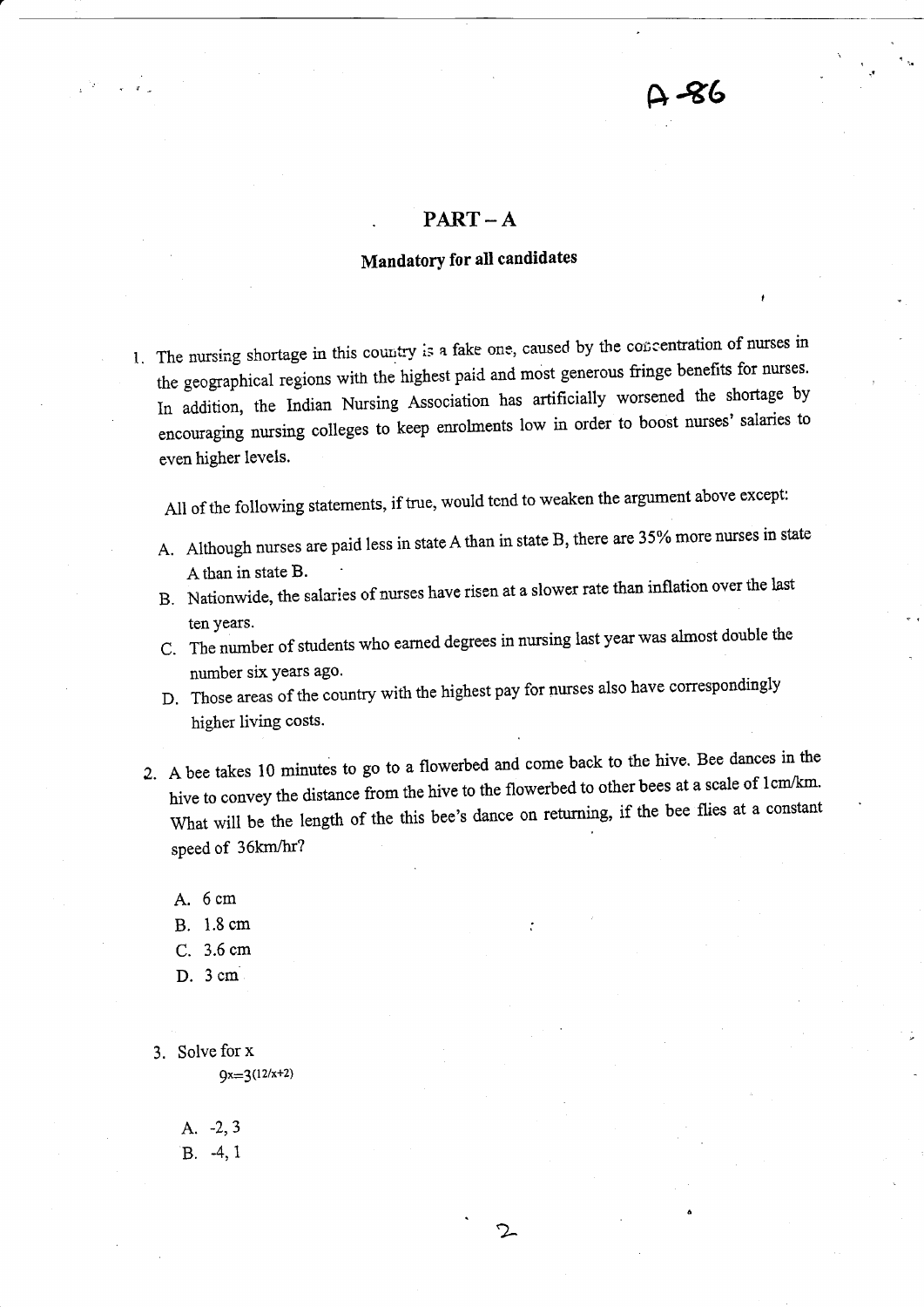A-96

c. 2,3 D. 4,I

4. Arrange to make a meaningful sentence in English:

P in explaining the immense amount of variation

Q the paramount importance of these considerations

- R which pigeons have undergone,
- S will likewise be obvious when we treat of selection
- A. QRPS
- B. QPRS
- C. RQSP
- D. PSRQ
- 5. In error-bar plots, the error bars are of the length corresponding to standard error of mean, because
- . A. Standard deviation of the data is to be represented
	- B. Central limit theorem
	- C. The original data is normally distributed
	- D. The data is limited in number.
- 6. If a unimodal diskibution is right skewed, typically
	- A. Mode will be to the larger than the median
	- B, Mean and median have no relationship with each other
	- C. The median will be larger than mean
	- D. The mean will be larger than median.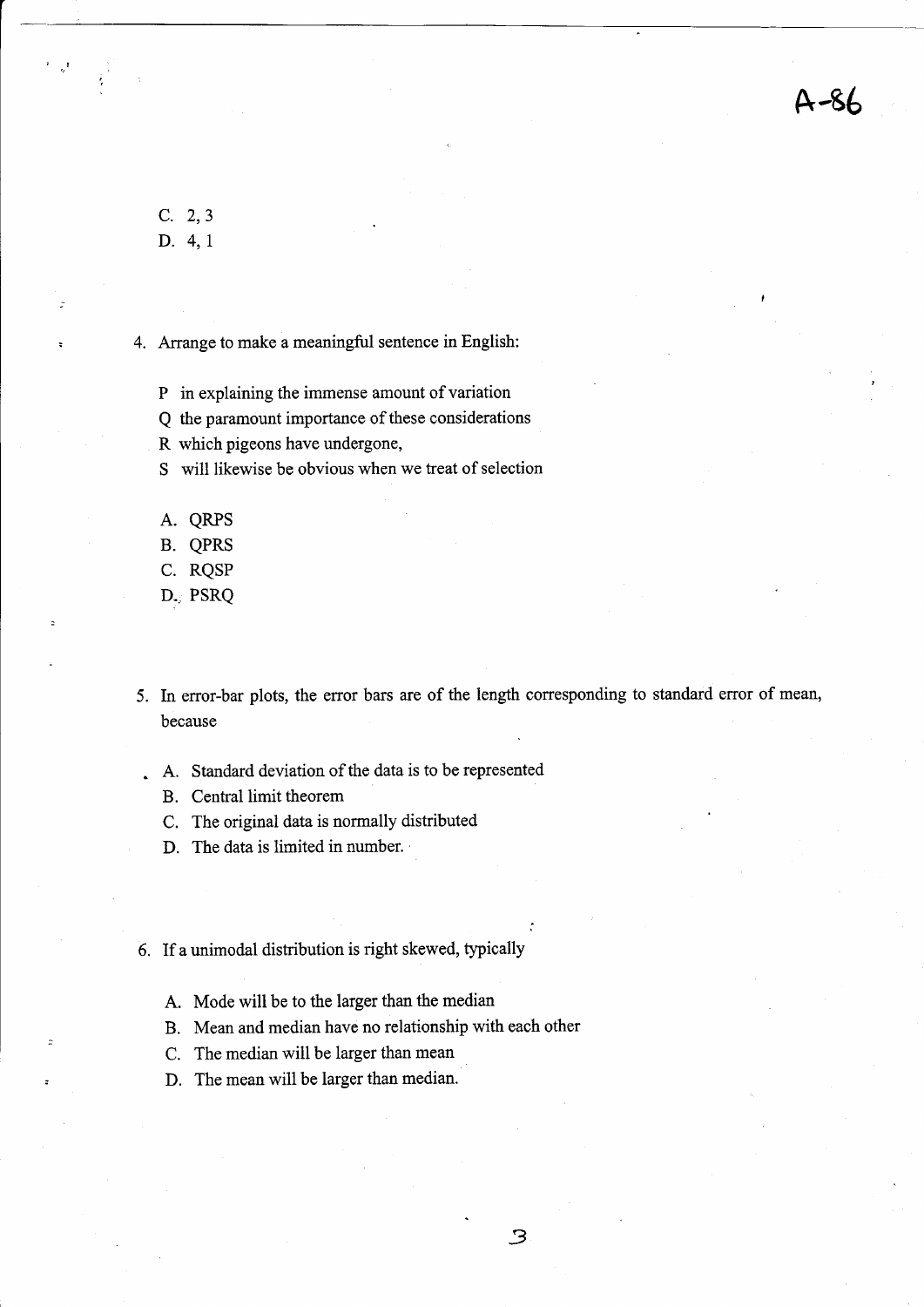7. abetting : thwarting is like.

- A. facilitating : mentoring
- B. prejudicial : uncolored
- C. distributing : preventing
- D. enfeebling : plodding
- 8. If we see a large difference in the means of measurements from two groups in our experiment, then we can say

 $A - 86$ 

- A. We can likely cluster the data points without knowing the groups they came from
- B. We likely cannot cluster the data points without knowing the groups they came from
- C. Their distributions are likely different
- D. We cannot say anything about the similarity of their distribution.
- 9. Coefficient of determination  $(R^2)$  ranges from
	- A.  $-1$  to  $+1$
	- B. 0to-1
	- C.  $0 \text{ to } +1$
	- D. 0 to <sup>100</sup>

10. Which of the following is NOT a measure of dispersion?

- A. Variance
- B. Standard deviation
- C. Coefficient of variation
- D. Regression
- 11. Rajat walked 20 m towards north. Then he turned right and walls 30 m. Then he turns right and walks 35 m. Then he turns left and walks 15 m. Finally, he turns left and walks 15 m. In which direction and how many metres is he from the starting position?
	- A. 15 mwest
	- B. 30 m east
	- C. 30 m west
	- D. 45 m east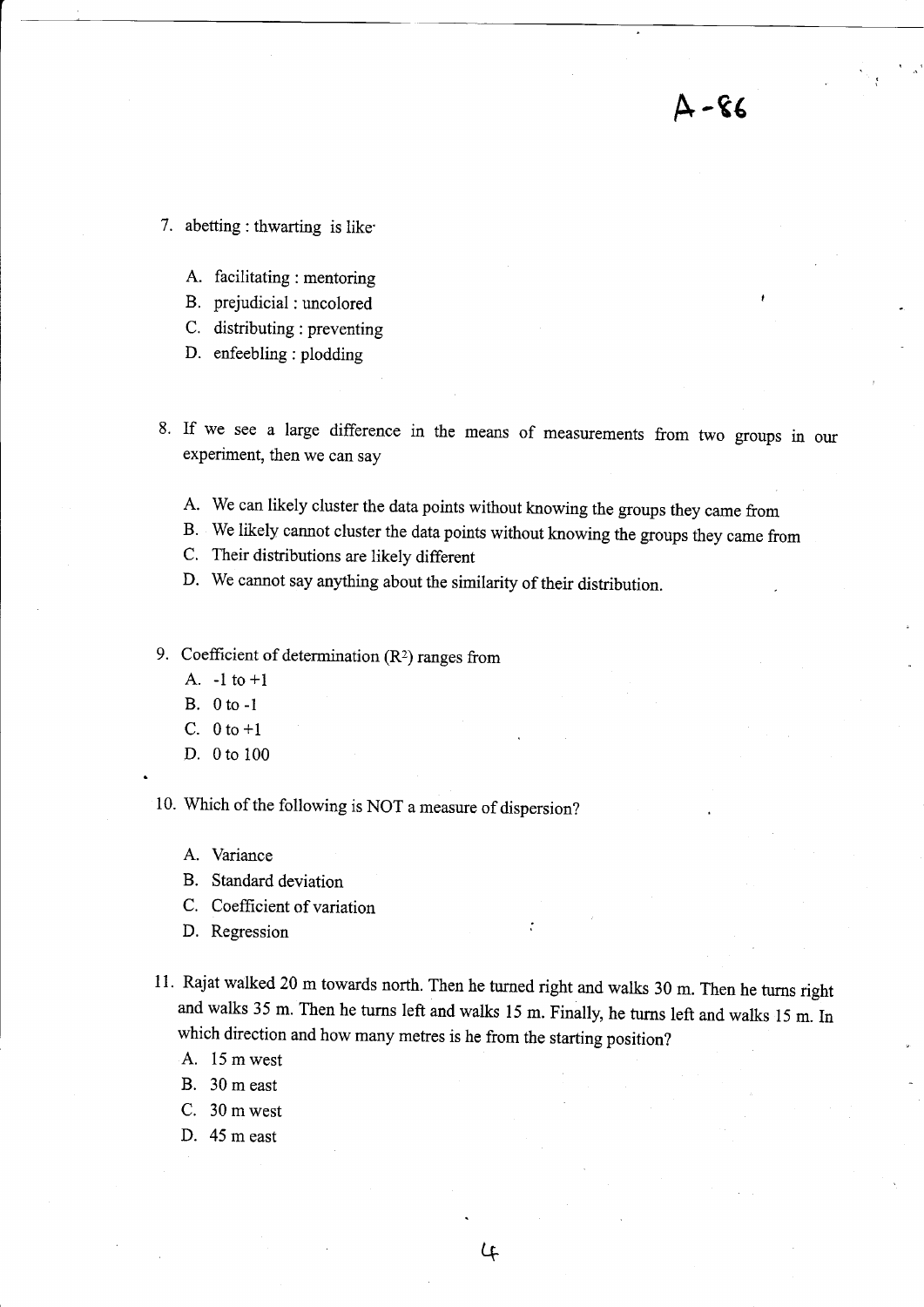12. What is the one-word substifute for "An extremely old person that behaves like a fool"?

A. Imbecility

B. Senility

C. Dotage

D. Unconscious

13. Look at this series: 7, 10, 8, 11, 9, 12, ......... What number should come next?

- A.7
- B. <sup>12</sup>
- c. <sup>10</sup>
- D. <sup>13</sup>

.

The following passage refers to questions 14 through <sup>16</sup>

Dolphins are regarded as the friendliest creatures in the sea and stories of them helping drowning sailors have been common since Roman times. The more we learn about dolphins, the more we realize that their society is more complex than people previously imagined. They look after other dolphins when they are ill, care for pregnant mothers and protect the weakest in the community, as we do. Some scientists have suggested that dolphins have <sup>a</sup> language, but it is much more probable that they communicate with each other without needing words. Could any of these mammals be more intelligent than man? Certainly, the most common argument in favour of man's superiority over them that we can kill them more . easily than they can kill us is the least satisfactory. On the contrary the more we discover about these remarkable creatures, the less we appear superior when we destroy them.

- 14.It is clear from the passage that dolphins
	- A. don't want to be with us as much as we want to be with them
	- B. are proven to be less intelligent than once thought
	- C. have a reputation for being friendly to humans
	- D. are the most powerful creatures that live in the oceans
- 15. The fact that the writer of the passage thinks that we can kill dolphins more easily than they can kill us

5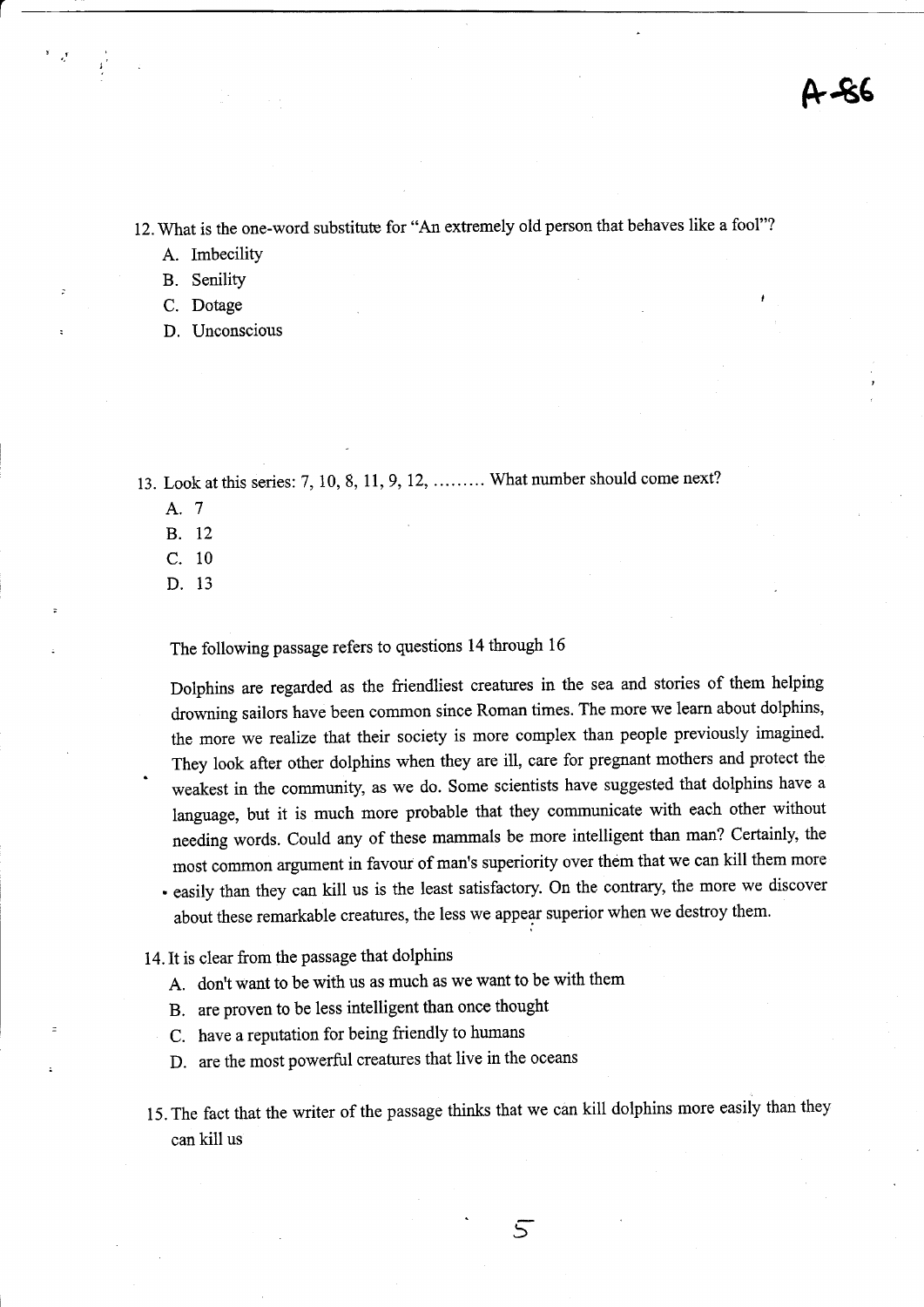A. means that they are better adapted to their environment than we are

B. shows that dolphins have a very sophisticated form of communication

C. proves that dolphins are not the most intelligent species at sea

D. does not mean that we are superior to them

16. One can infer from the reading that

- A. dolphins are quite abundant in some areas of the world
- B. communication is the most fascinating aspect of the dolphins
- C. dolphins have skills that no other living creatures have such as the ability
- D. dolphins have some social traits that are similar to those of humans
- 17. Following question consists of a statement, followed by two arguments numbered I and II. You have to decide which of the arguments is a 'strong' argument and which is a 'weak' argument.

Statement: Should lndia encourage exports when most things are insufficient for intemal use itseif?

 $4 - 8$ 

Arguments:

I. Yes. We must earn foreign exchange to pay for our imports.

II. No. Even selective encowagement would lead to shortages.

#### Select:

- A. If only argument I is strong
- B. If only argument II is strong
- . C. If neither I nor II is strong
- D. If both I and II are strong.
- 18. A class of girls stands in a single line. One girl is nineteenth in order from both the ends. How many girls are there in the class?
	- $A.27$   $\vdots$
	- B. <sup>37</sup>
	- c. <sup>38</sup>
	- D. <sup>39</sup>
- 19. Rajiv is 7 ranks ahead of Sumit in a class of 39. If Sumit's rank is seventeenth from the last, what is Rajiv's rank from the start?

 $\zeta$ 

A. 14th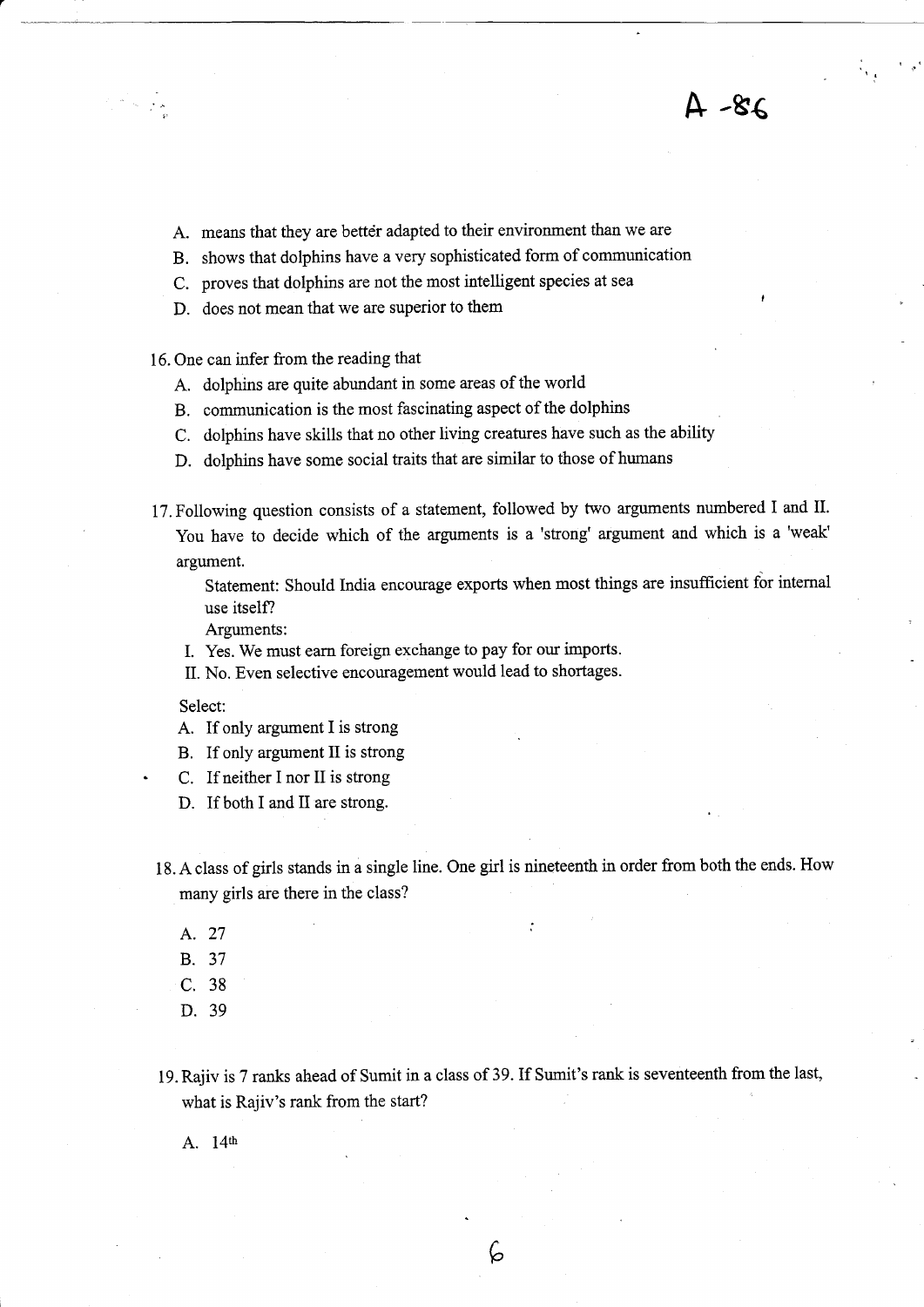B. 15th

 $\mathcal{L}^{\mathcal{A}}$ 

- c. 16th
- D. 17th

20. Find the word that best describes the relation as the first pair of words

Cricket: Bat: Hockey :\_?

- A. Field
- B. Stick
- C. Player
- D. Ground

21. Find the word that best describes the relation as the first pair of words

Rupee : India :: Yen :\_?

- A. Turkey
- B. Bangladesh
- C. Japan
- D. Australia

22. In the following letter series, some of the letters are missing which are given in that order as . one of the alternatives below it. Choose the correct alternative.

- ba\_cb\_b\_bab\_
- A. acbb
- B. bacc
- C. bcaa
- D. cabb
- 23.Inthe following letter series, some of the letters are missing which are given in that order as one of the alternatives below it. Choose the correct alternative.

 $\ddot{\cdot}$ 

aa ba bb ab aab

- A. aaabb
- B. babab
- C. bbaab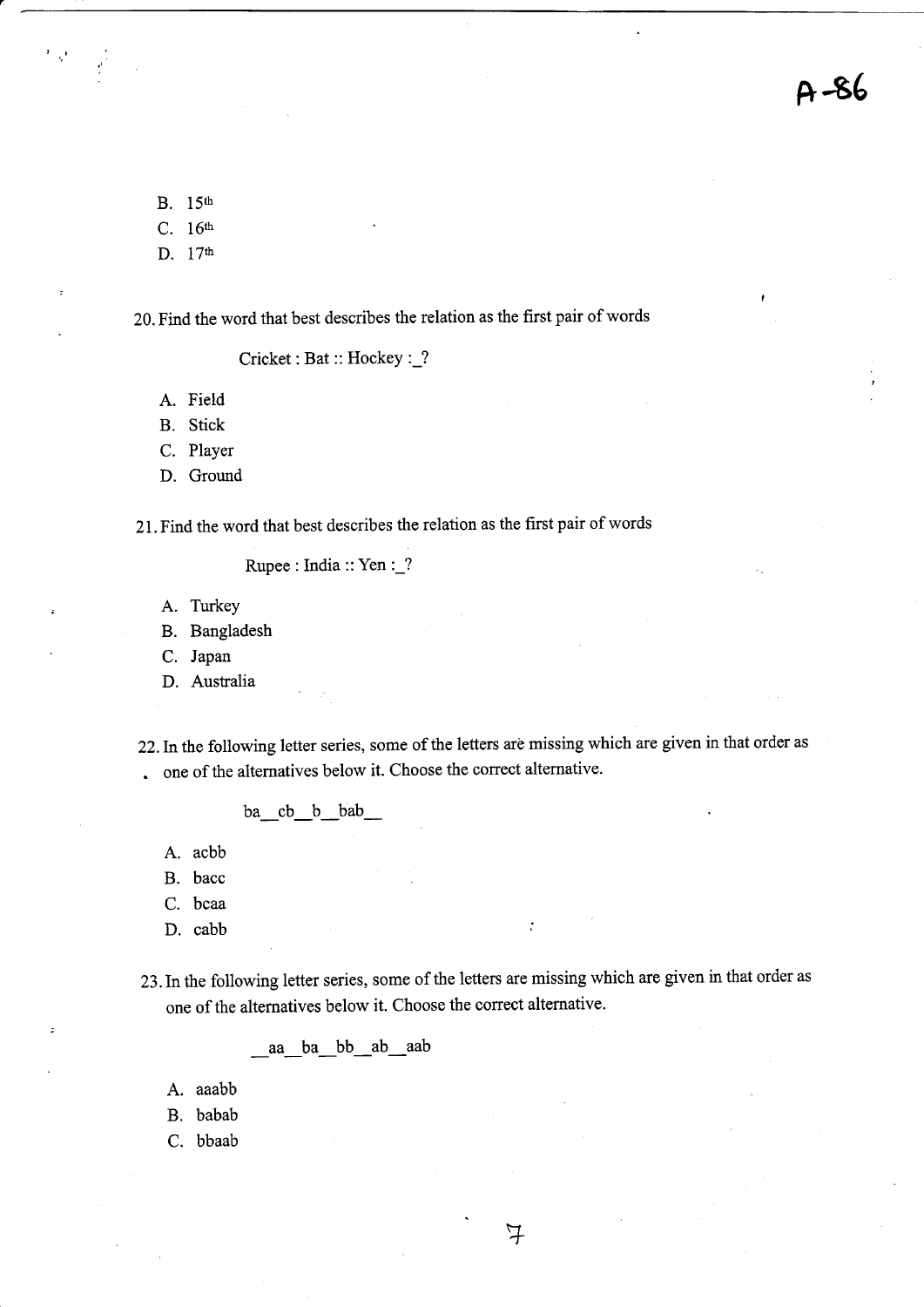A -96

D. bbbaa

24. Choose out the odd one.

A. Giraffe

B. Cow

C. Zebra

D. Hyena

25. Choose out the odd one.

A. Greece

B. Korea

C. Spain

D. Italy

26. Sukanya walks 14 metres towards West, then turns to her right and walks 14 metres, and then turns towards left and walks 10 metres. She again takes a left turn and walks 14 metres. What is the shortest distance (in metres) between her starting point and the present position?

- A. <sup>24</sup>
- B. <sup>10</sup>
- c. <sup>28</sup>
- D. <sup>38</sup>
- 27. Biman walks a distance of 3 km towards North, then turns to his left and walks for 2 km. He again turns left and walks for 3 km. At this point, he turns to his left and walks for 3 km. How many kilometres is he from the starting point?
	- A. 5km
	- B.  $2 \text{ km}$
	- C. 1km
	- D. 3km

28. Choose the most appropriate pair to fill in the blanks in the same order

Apart from his \_\_\_\_\_\_\_\_\_\_\_ towards music, Ray was also an \_\_\_\_\_\_\_\_\_\_ author.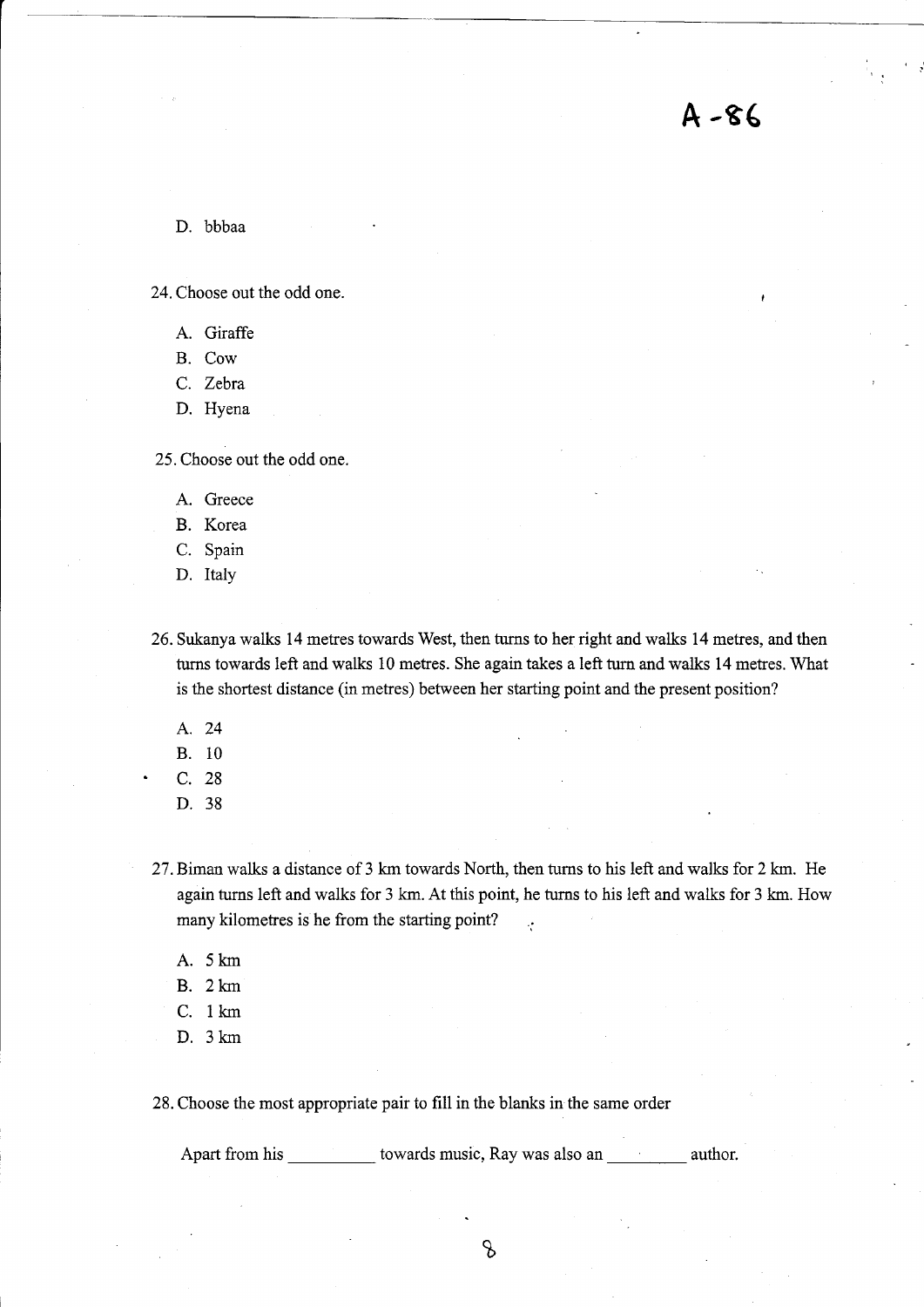&-g(

- A. versatility, result
- B. perfection, master
- C. inclination, accomplished
- D. success, product

#### 29. Find the wrong number in the series:

- 1,2,6,15,31, 56,91
- A.31
- B. 15
- c.36
- D.91

30. If South-East becomes North, North-East becomes West and so on. What will West become?

- A. North-East
- B. North-West
- C. South-East
- D. South-West
- <sup>3</sup>L In a row of boys, If A who is 10th from the left and B who is 9th from the right interchange their positions, A becomes 15th from the left. How many boys are there in the row ?
- $-A.23$ 
	- 8.31
	- c.27
	- D.28
- 32.In a family, there are six members A, B, C, D, E and F. A and B are a married couple, Abeing the male member. D is the only son of C, who is the brother of  $A$ . E is the sister of  $D$ . B is the daughter-in-law of F, whose husband has died. How is E related to C ?
	- A. Sister
	- B. Daughter
	- C. Mother
	- D. Cousin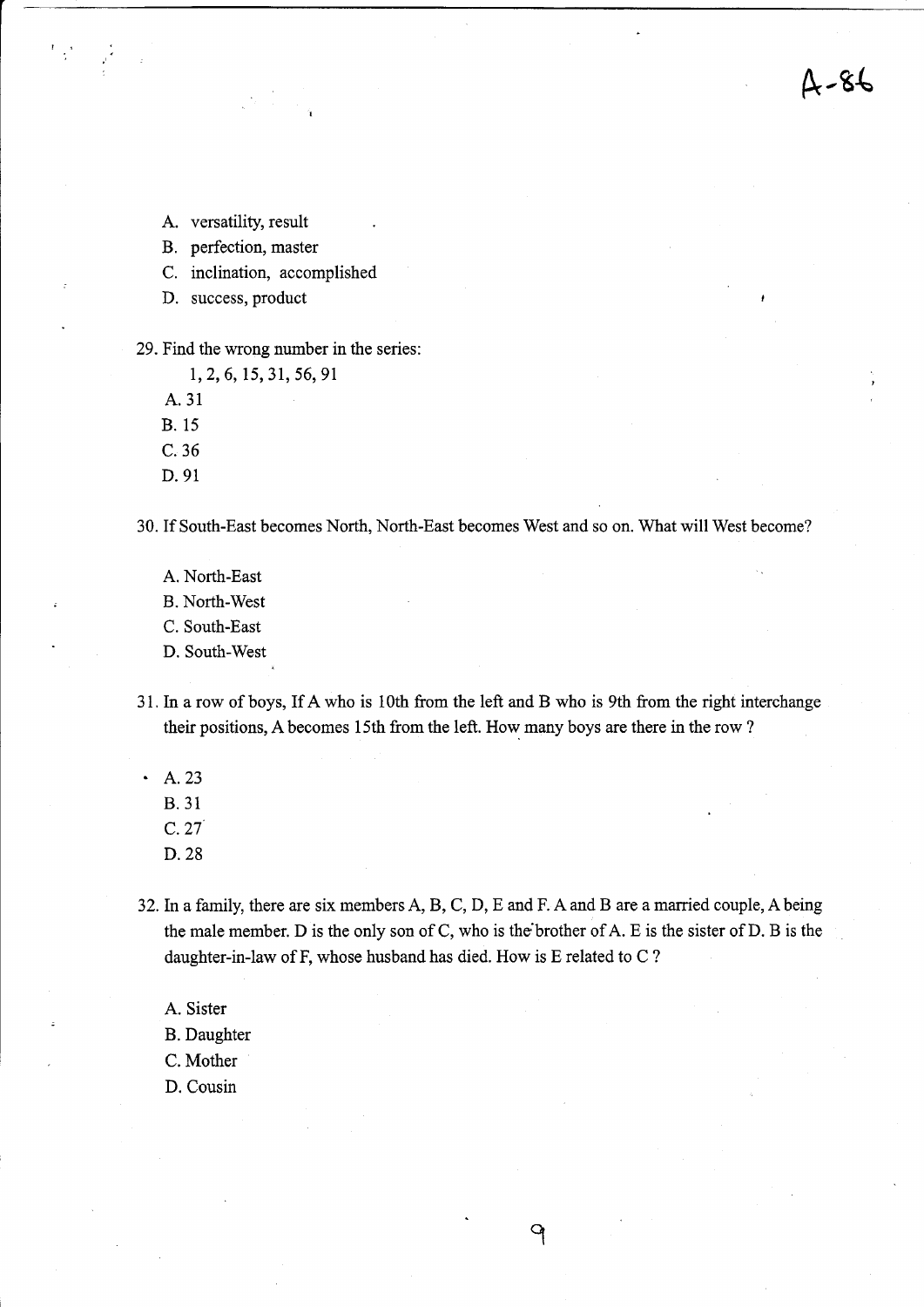# $A - 86$

,

33. Two bus tickets from city A to B and three tickets from city A to C cost Rs. 77 but three tickets from city A to B and two tickets from city A to C cost Rs. 73. What are the fares for cities B and C from A?

A. Rs.4, Rs. 23 B. Rs. 13, Rs. 17 C. Rs. 15, Rs. 14 D. Rs. 17, Rs. 13

34. Rakshit walked 20 m towards north. Then he turned right and walks 30 m. Then he tums right and walks 35 m. Then he turns left and walks 15 m. Finally he turns left and walks <sup>15</sup> m. In which direction and how many metres is he from the starting position?

A. 15 mwest B. 30 m east C. 30 mwest D. 45 m east

35. Lethargic : Vital :: Trite : ?

A.Innovative

B. Lazy<br>C. Slug

D. Energetic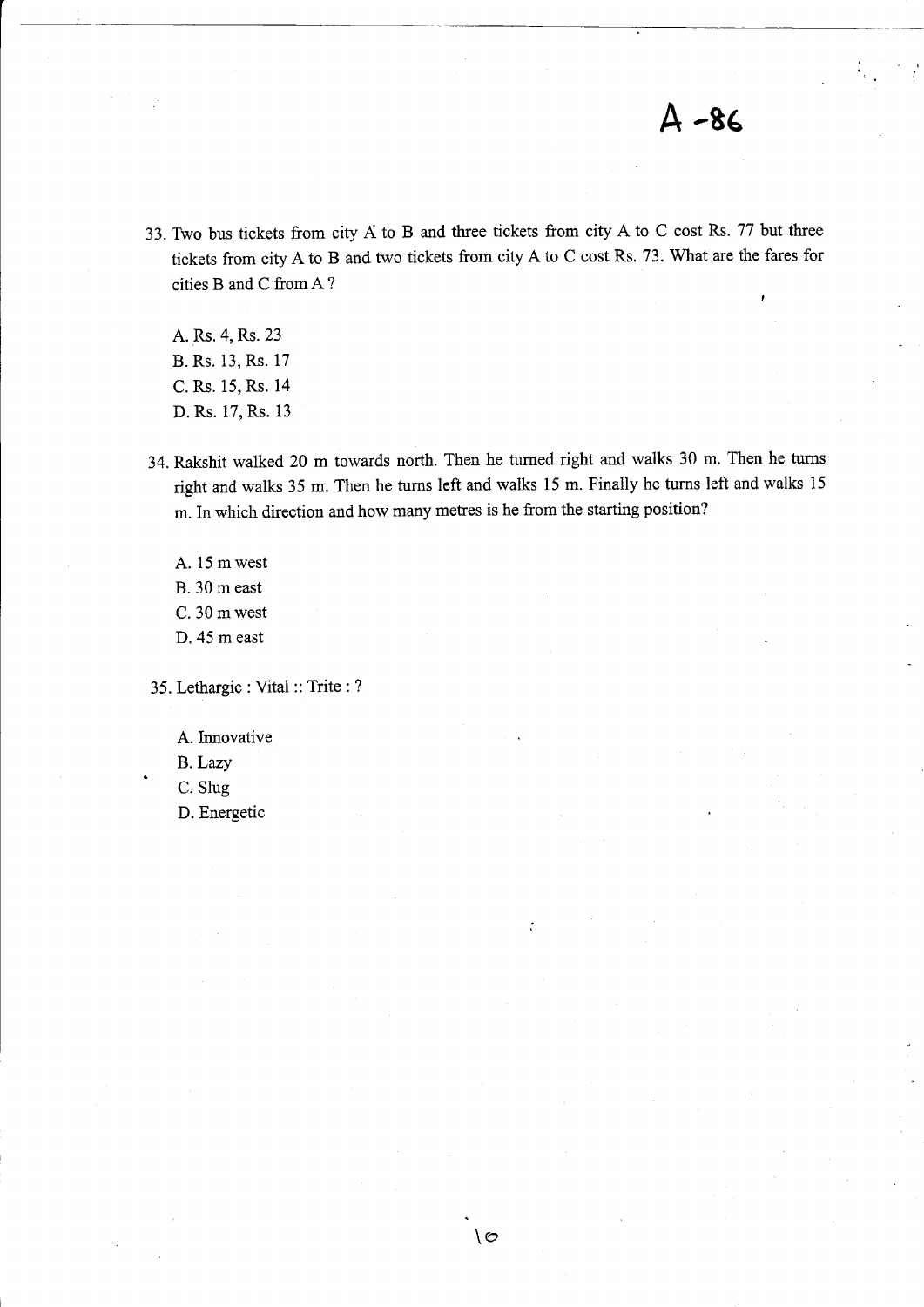## PART-B

 $A - 86$ 

#### Speciality: Cognitive Science (Mark the Booklet code A in OMR sheet)

36. Which philosophical viewpoint does Cartesian dualism refer to:

A. A11 substances are physical in nature

B. A11 substances are mental in nature

C. There are two distinct kinds of substances: physical and mental

D. Mental events are reducible to the physical events

37.The subjective sensation of a stimuius is proportional to the iogarithm of its intensity. What is this law called?

A.Stevens law

B. Fitts law

. C. Weber-Fechner law

D. Hick's law

38.Which of the following people are credited with spearheading the development of experimental psychology?

rt

A. Daniel Dennett and Thomas Nagel

B. William James and Wilhelm Wundt

C. Edmund Husserl and Immanuel Kant

D. Paui and Patricia Churchland

39. Which of the following is a major criticism of behaviourism?

A. It does not allow for empirical observations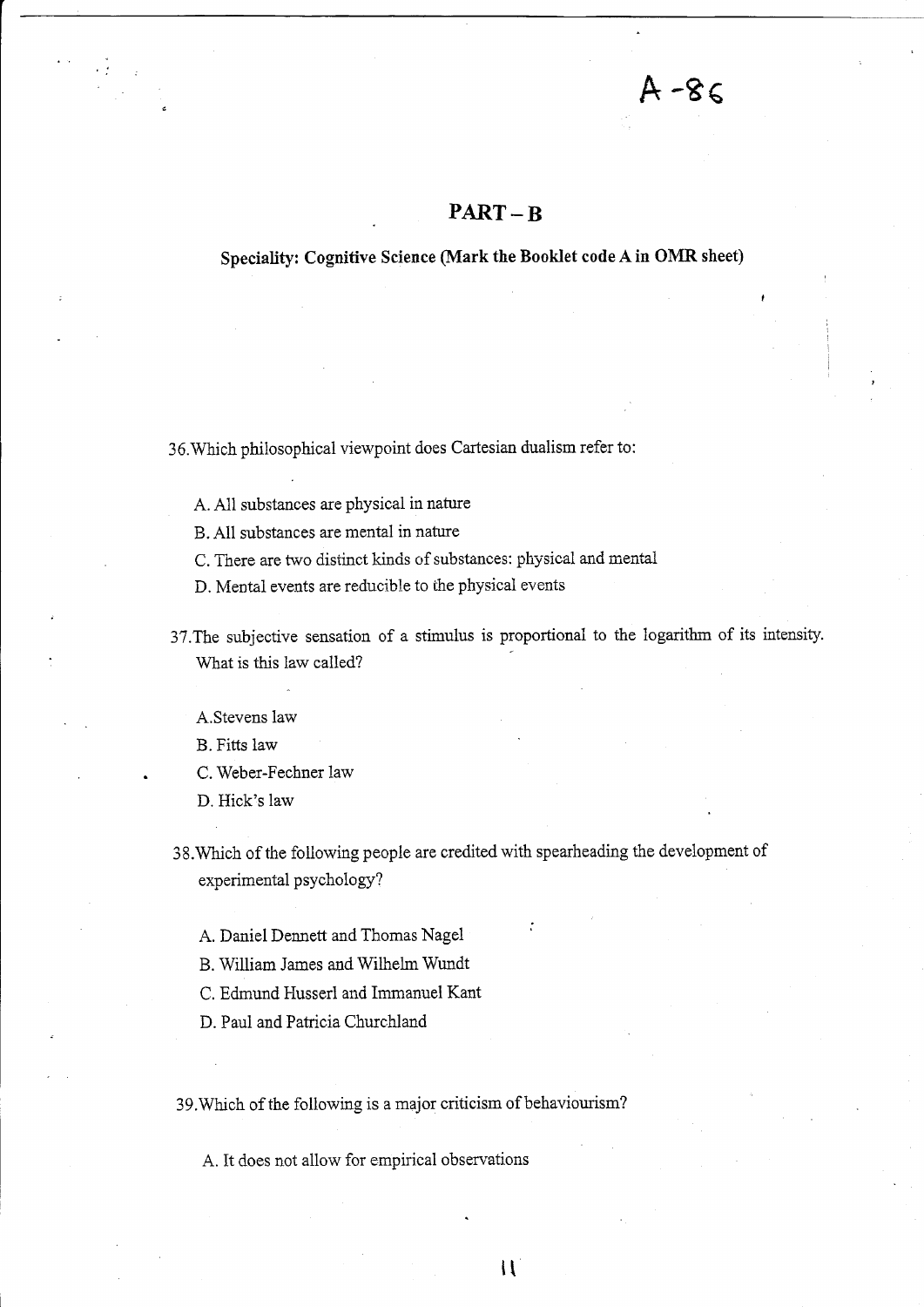- B. It is restricted to studies on animals
- C. It does not take into account subjective states of an individual
- D. Behaviour is not extemally verifiable by an independent observer
- 40. The school of psychology that emphasises that the "whole is greater than the sum of its parts" and that emphasizes the tendency to integrate separate stimuli into meaningful patterns is:

A -e6'

A. Gestalt psychology

B. Beliaviourism

- C. Structuralism
- D. Functionalism
- 41. Who proposed that attention acts a "glue" that binds basic visual features together leading to recognition?
	- A. Michael Posner
	- B. Anne Treisman
	- C. Colin Cherry
	- D. Donald Hebb
- 42. Responses to a target in a visual search can be made faster through statistical learning. ' What does this mean?
	- A. Responses to a target are faster if it is preceded by a number cue

B. Responses to a target are faster if the target is a number

- C. Responses to a target are faster if it appears in the same location often
- D, Responses to a target are faster if it is sunounded by nurnber distractors
- 43.Biedennan's recognition-by-components model proposed that every object can be segmented into a set of basic sub-objects called as:
	- A. gluons
	- B. geons
	- C. objectons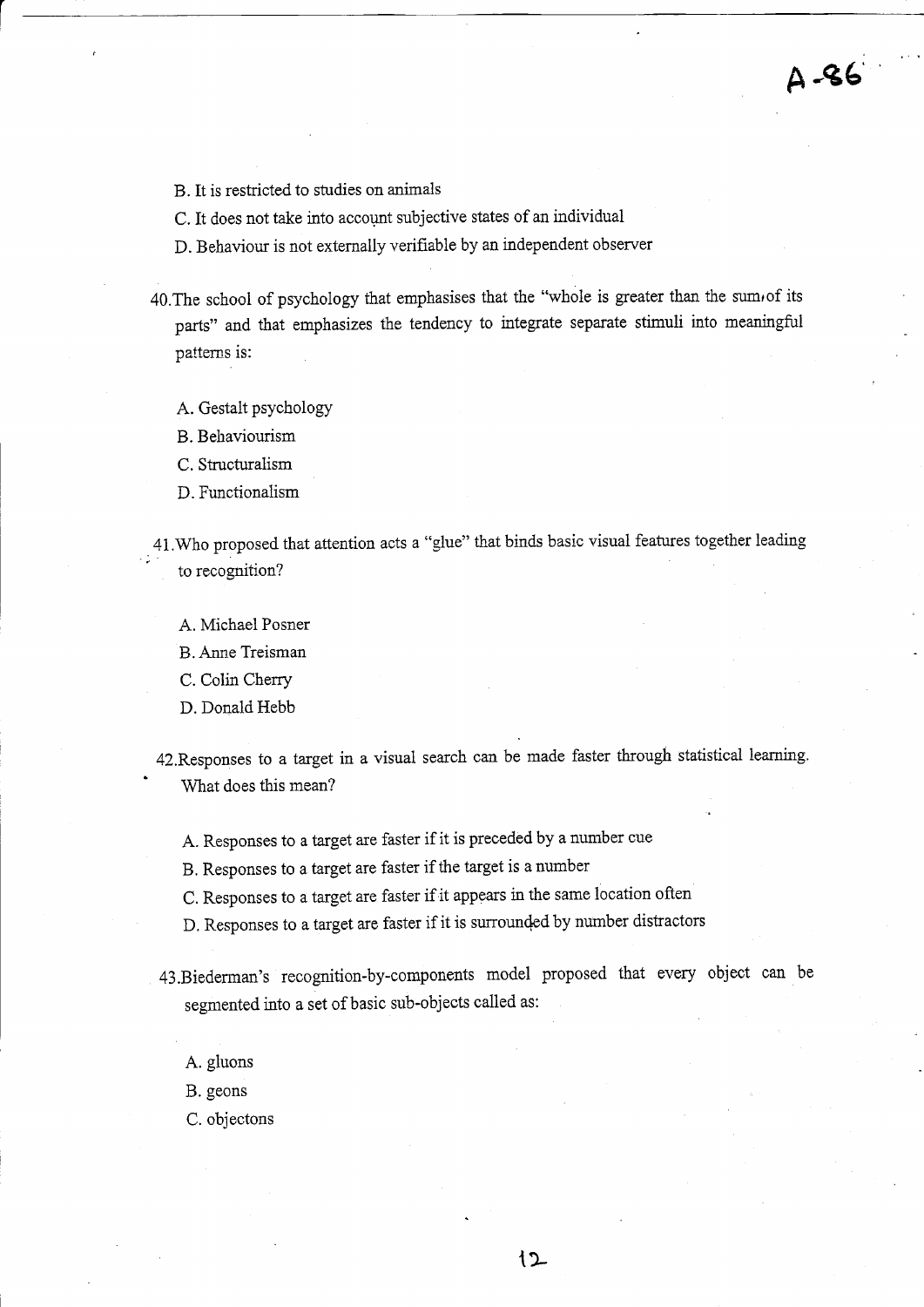D. deons

44. David Marr proposed three levels of analyses of information-processing. What are those levels?

 $A - 86$ 

A. logical, analvtical, metaphysical

B. philosophicai, empirical, rational

C. computational, aigorithmic, implementational

D. behavioural, motoric, mental

45.The approach to studying the mind fomralised in the early days of cognitive revolution was inspired from which existing technology?

A. Radio

B. Television

C. Computer

D. Camera

46.According to Broadbent's filter theory of attention, incoming information was filtered at which stage of processing?

A. After the extraction of semantic properties

B. After the extraction of physical properties

C. Before the extraction of physical properties

D. Filter is appiied on incoming infonnation only in some individuals

47.A study looking at correlation between second ianguage (L2) profrciency and executive control as measured through flanker effect finds a positive conelation of 0.9, What does this indicate?

A. As L2 proficiency increases, flanker effect decreases, executive control abitity decreases

B. As L2 profrciency increases, flanker effect decreases, executive control ability increases

C. As L2 proficiency increases, flanker effect increases, executive control ability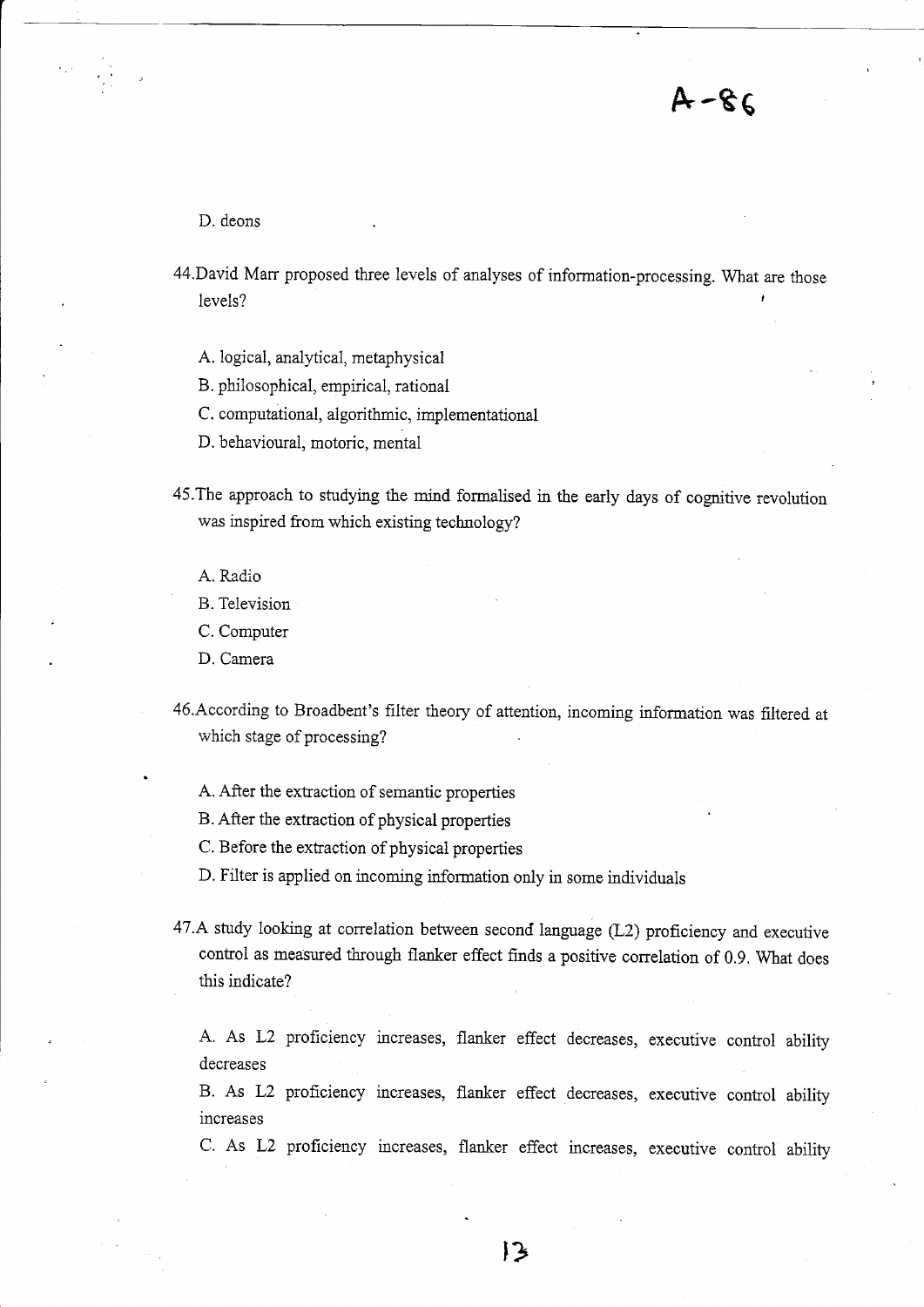increases

D. As L2 proficiency increases, flanker effect increases, executive control ability decreases

 $\cdot$  48.In the Posner cueing paradigm, inhibition of return is marked by:

A.RT on cue-valid trials < RT on cue-invalid trials

B. RT on cue-valid trials  $>$  RT on cue-invalid trials

c. no the stimulus-onset-asynchrony between cue and target onset

D. cues followed bY colour targets

49. What is the global precedence effect commonly observed using the Navon paradigm?

A. Global features interfere with local processing, but local features do not interfere with global processing

B. Local features interfere with global processing, but global features do not interfere with local processing

C. Global and loca1 features are completely independent

D. Global and locai features are processed similarly

50. Finding a red circle among green circles is easier than finding a green circle among green . squares.WhY?

A. Because of colour saliency of the red circle when it is among green circles

B. Red colour captures more attention than green colour

C. Circles capture more attention than squares

D. Most people iike red colour more than green

- 51.Edward Tohnan proposed that mazebehaviour of rats can not be merely explained using stimulus-response associafions which was the dominant behaviouristic approach. What concept did Tolman invoke to explain such phenomena?
	- A. Mind-body associations
	- B. Cognitive maps
	- C. functionalism

 $\lambda$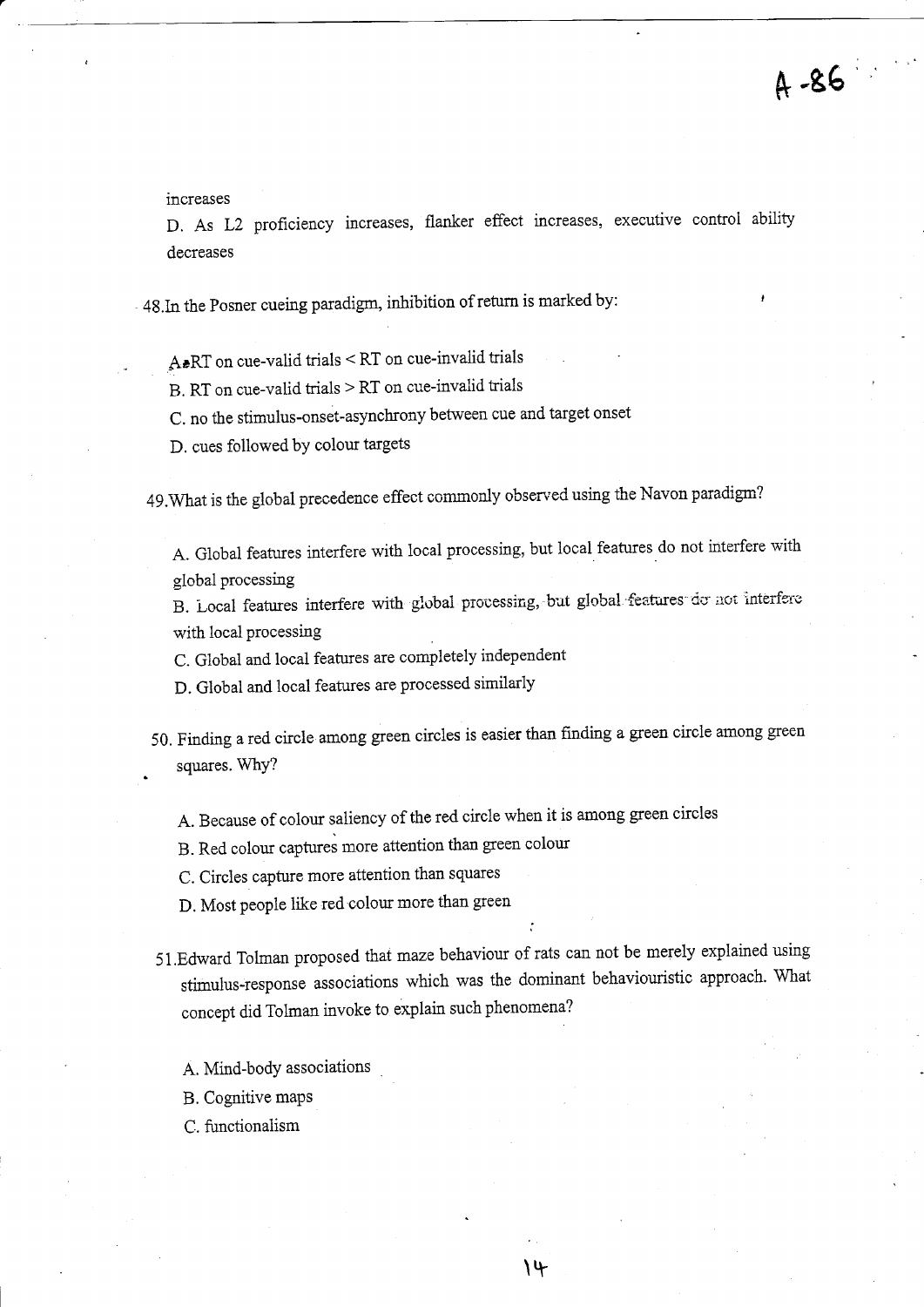I

## D. reinforcement learning

52. Which of the following philosophers of mind is associated with identity theories of the mind?

- A. Thomas Nagel
- B. AIva Noe
- C. Donald Davidson
- D. JJ Smart
- 53. Who proposed the contingent-capture hypothesis using a modified version of the spatial cueing paradigm to examine top-down control on attention orienting?
	- A. Folk, Remington and Jobnston
	- B. Bayelier and Neville
	- C. Broadbent and Driver
	- D. Theeuwes
- 54.Who frst proposed the Chinese room argument in opposition to strong AI (Artificial Intelligence)?
	- A. John Searle
	- B. Daniel Dennett
	- C. Paul Churchland
	- D. David Chalmers
- 55. Yarbus recorded eye movement of observers while viewing natural objects. Which one of the foilowing were among his conclusions?

 $15$ 

- A. People don't make saccades while viewing natural objects
- B- Instructions do not play any role in eye movement pattern
- C. Instructions play a big role in eye movement pattem
- D. People's mood determines eye movement pattern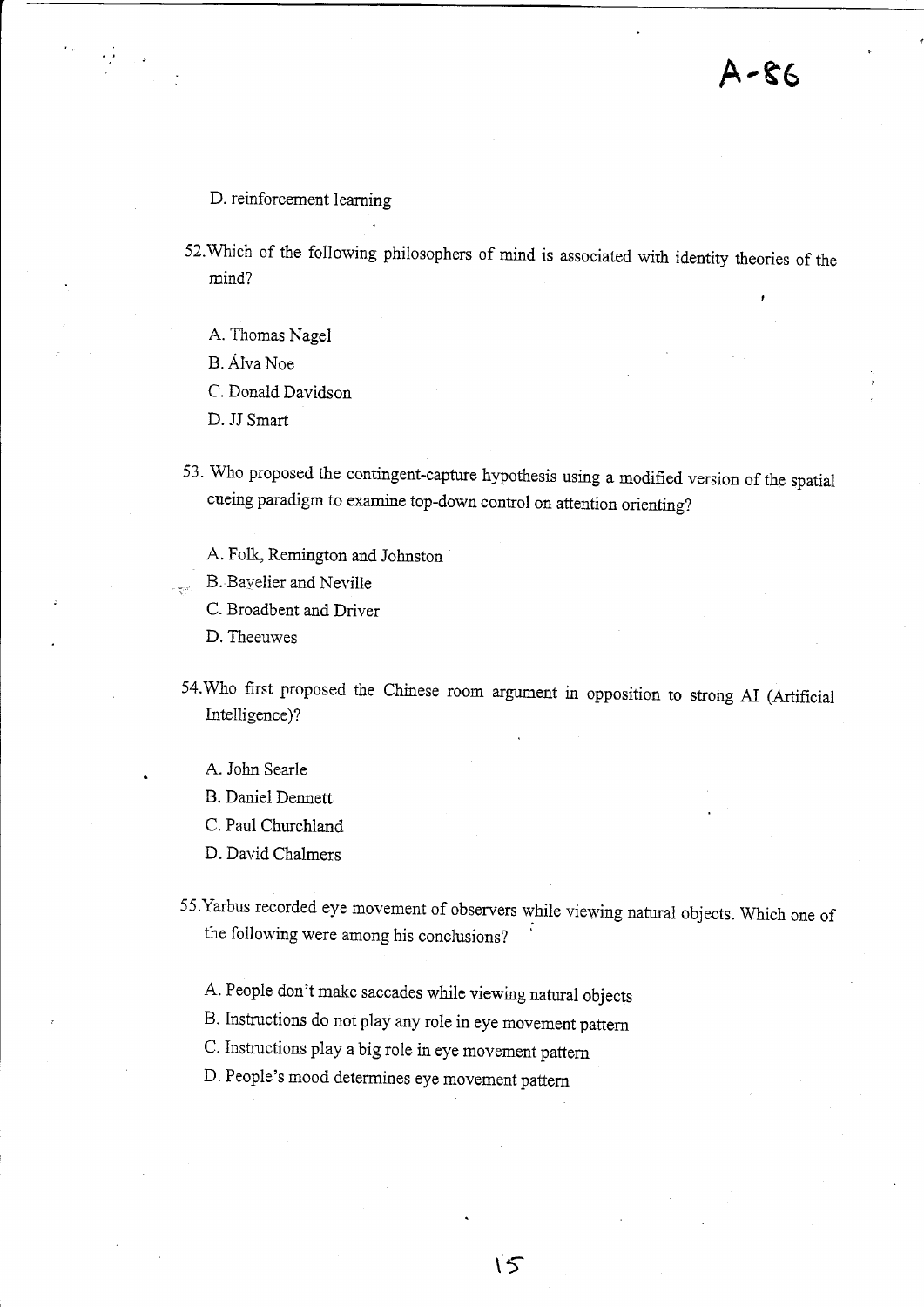- 56.peripheral cues used in studies of exogenous attention are said to capture attention reflexively when:
	- A. they are not predictive of the target location
	- B. they are of a unique colour
	- C. they trigger eye movements towards their location
	- D. they are presented for a very short duration
- S?.What is the key difference between short-term memory (STM) and working memory (wM)?

A. STM is mainly concemed with storage, WM is for manipulation of inforrnation

- B. STM has less storage than WM
- C. Retrieving from STM is faster than WM
- D. People have higher STM capaciiy than WM capacity

58.The n-back task is typically used to test which aspect of cognitive functioning?

A. Attentional orienting

B. Conflict resolution

C. Working memory

D. Anticipatory control

59.Green andAbutalebi (2013) proposed the adaptive controi hypothesis which is about:

A. Bilingualism, context and control

B. Emotion, executive control and psychological disorders

C. Twins adopted by different set of parents

D.Inhibitory confrol in children

60.Superior colliculus piays a key role in which of the following processes?

 $16$ 

A. Ernotion regulation

B. EYe movement control

C. working memory encoding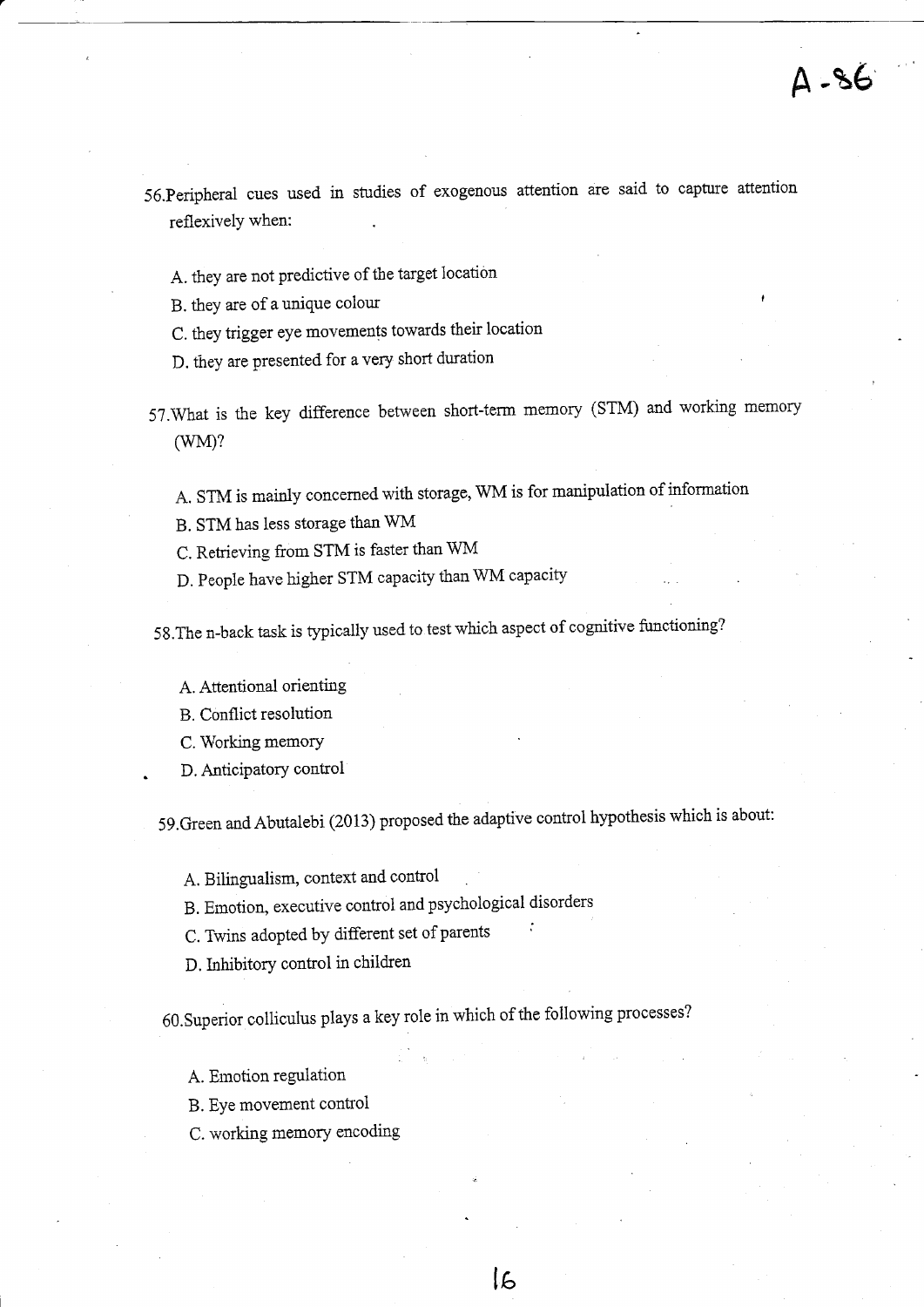D. speech production

61.Load theory of selective attention was proposed by Lavie as a resolution for which of the following debates?

A. Feature-based vs. spatial attention

B. Endogenous vs. Exogenous attention

C. Conscious vs. unconscious attention

D. Early vs. Late selection

62. Which of the following characterises "qualia"?

A. It is only generated by specific objects

B. It is unverifiable by extemal observers

C. It can be objectively measured

D. It can not be reported by the individual experiencing it

63.What is the average time taken to initiate a saccade in humans?

- A. About 0.2 s
- B. About 0.02 s
- C. Greater than 0.5 <sup>s</sup>
- D. Greater than 1 <sup>s</sup>

64.The technique of continuous flash suppression (CFS) used which of the following concepts to present information that the participants do not become aware of:

 $|4$ 

A. Figure-ground illusion

B. Binocular rivalry

C. Mirror-neuron theory

D. Lateral inhibition

65.Semantic memory is a type of:

A. Non-declarative memory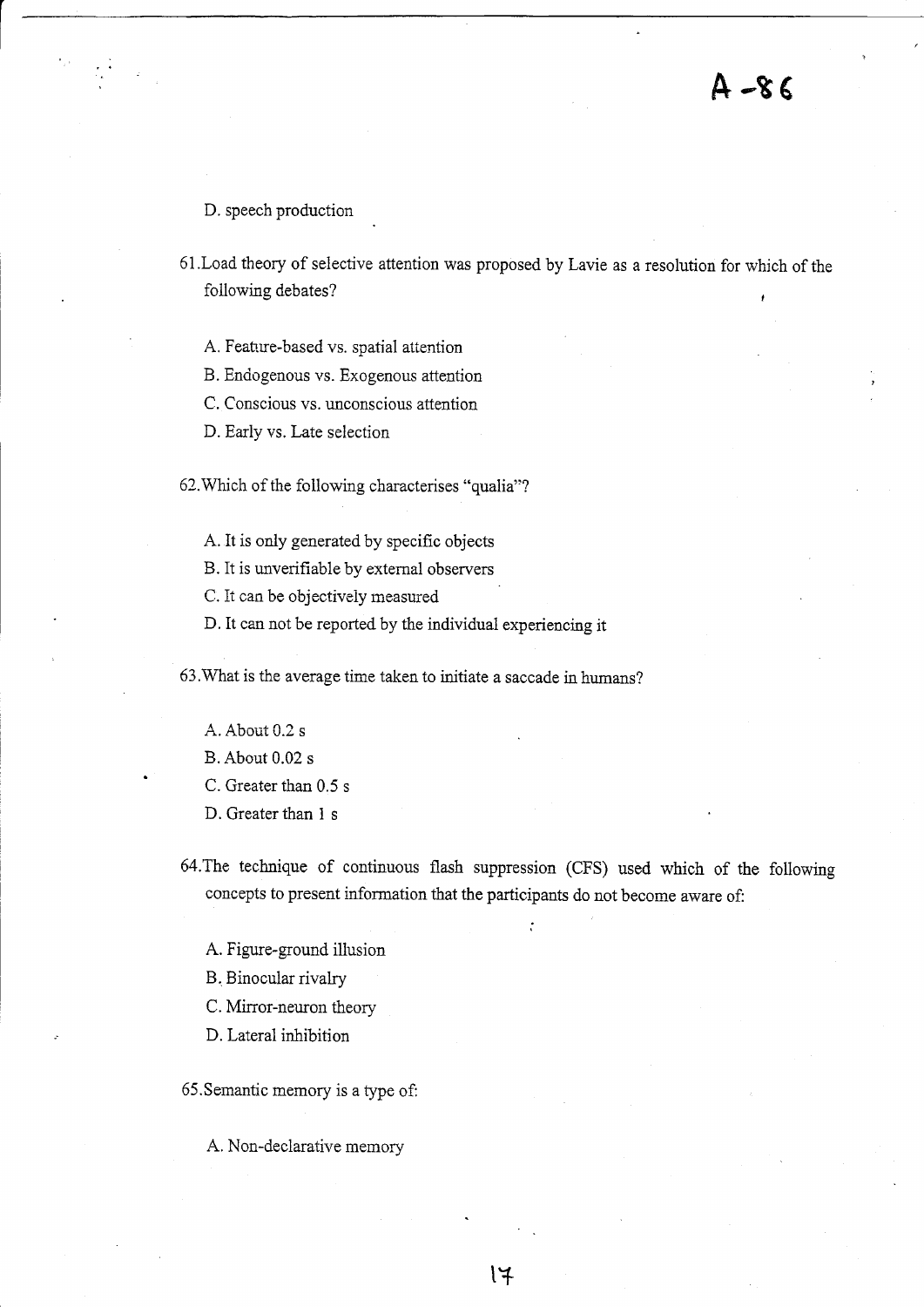B. Declarative memory

C. Working memory

D. Short-term memory

66.Executive functions are considered to contain three main components: Inhibition, shifting and Updating. Who proposed this model?

 $A - 86$ 

A. Miyake and colleagues

B. Braver and colleagues

C. Cohen and colleagues

D. NakaYama and colleagues

61.Distractor suppression in a visual search task is quantified by:

A. Slower RT in the presence of an irrelevant singletcn

B: Faster RT in the presence of an irrelevant singleton

C. no responses on trials with irrelevant singleton

D. distractors are never suppressed in visual search

6g.4 participant is administered a task A while concurrently performing task B (this is the experimental condition). Task B requires the same cognitive resources as task A. A control condition is adrninistered with only task A. Which of the following would you expect on task A in the experimental condition compared to the control condition?

t8

A. Improved performance

B. Equivalent performance

C. Impaired performance

D. No difference

69.On a stop-signal task, a shorter SSRT implies:

A. greater inhibitory control

B. lesser inhibitory control

C. SSD does not measure inhibitory control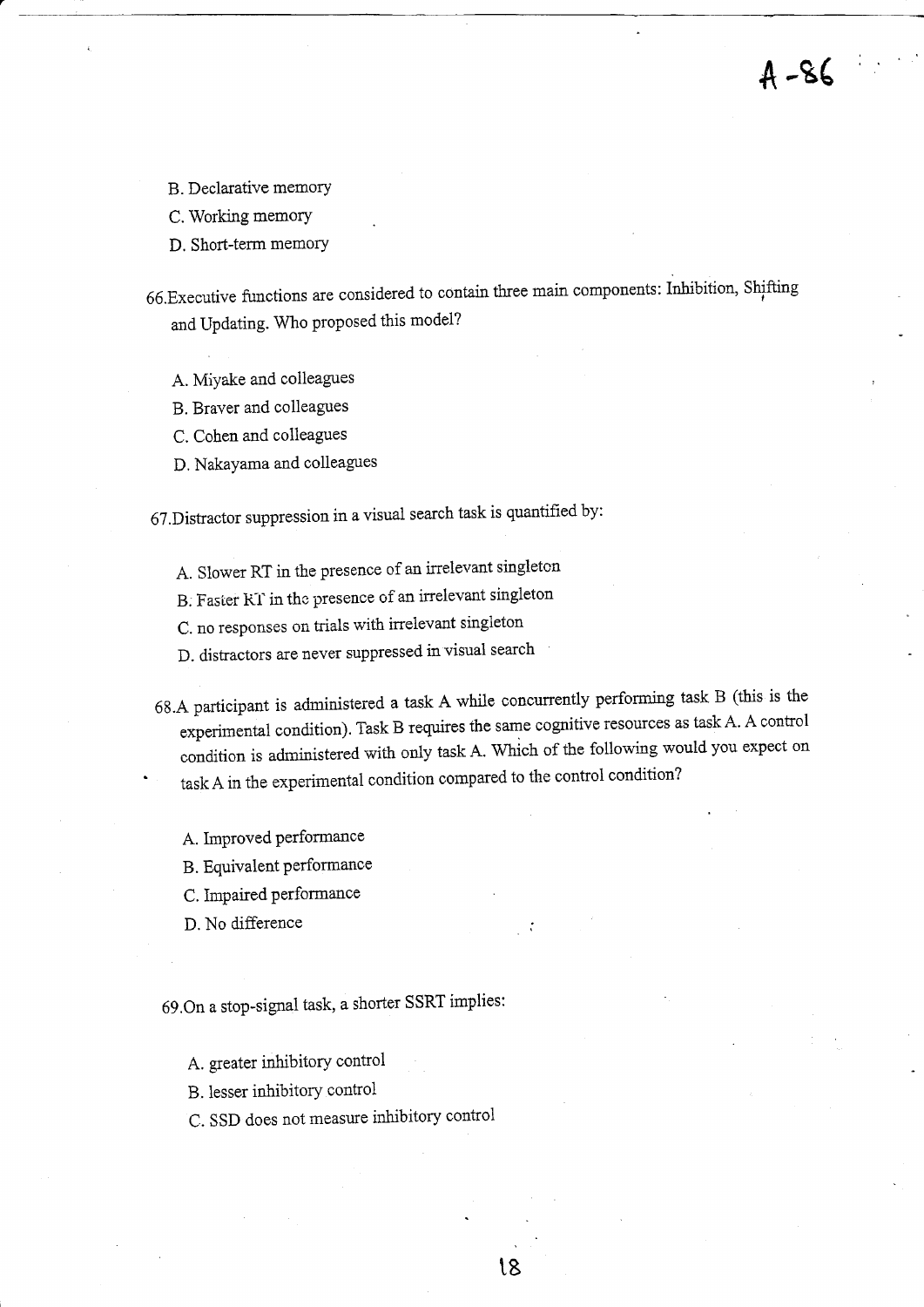D. loss of inhibitory control

÷Ì

70.Which of the following is one of the main principles of pre-motor theory?

A. Attention is only deployed on objects that are acted upon

B. Motor responses generate a specific neural signal in the brain

C. Attentional selection necessarily involves planning an eye movement to the to-beattended location

 $A - 86$ 

D. Actions are always preceded by an eye movement to the object being acted on

 $\mathcal{Q}$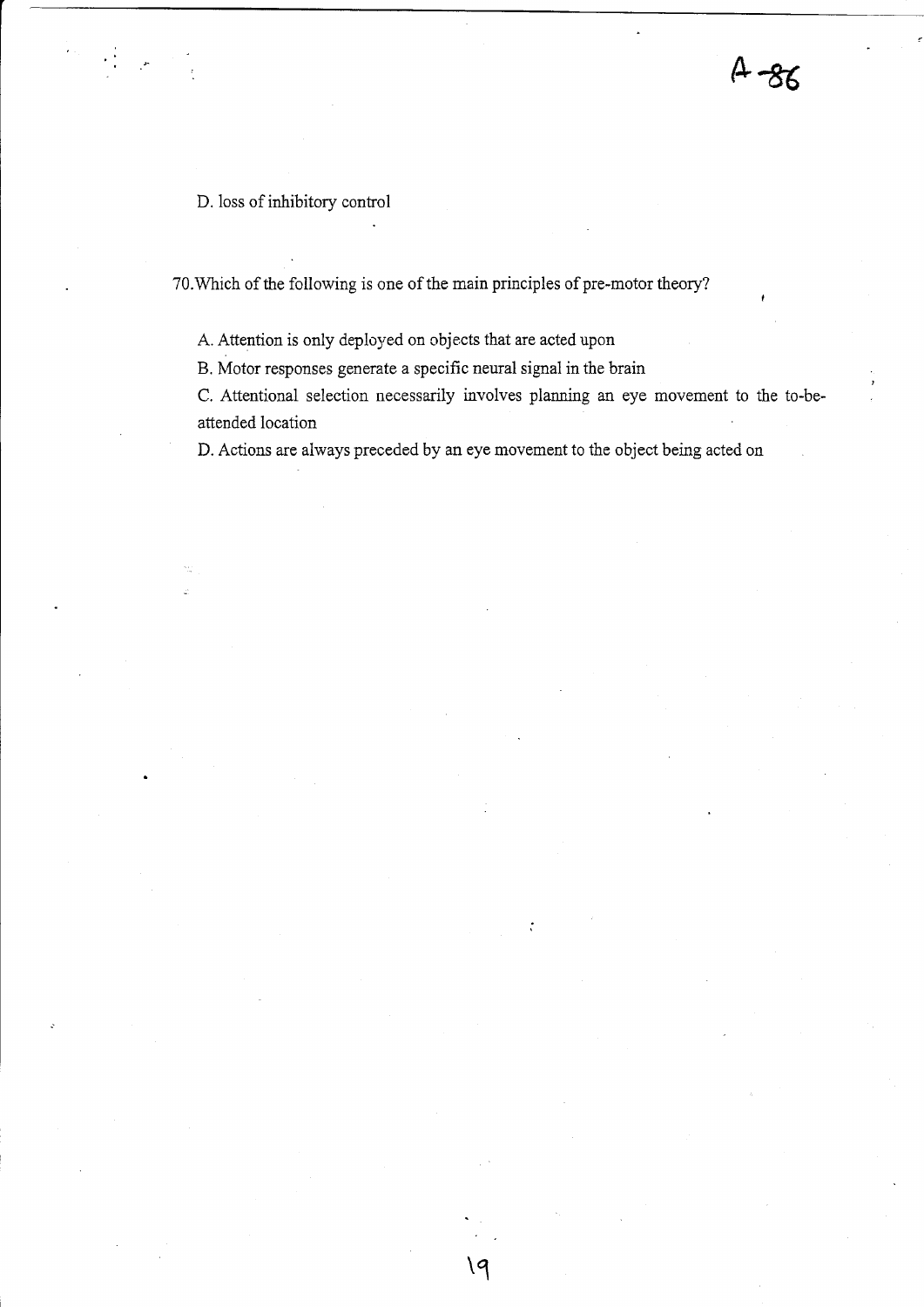## PART-B

 $A - 86$ 

rl

### Speciality: Neuroscience (Mark the Booklet code B in OMR sheet)

36. Reversal potential related to a channel is determined by

A. the concentration gradient of the ions conducted by the channel

B. the voltage sensor for gating the channel

C. capacitance of the membrane

D. the density of voitage gated channels

-37. Fluorescent dyes are used in microscopy primarily because

- A. Different colored dyes can differentiate different structures
- B. Reflected light can be avoided .
- C. It is easy to attach fluorescent dyes to different types of cells and organelles.
- D. Fluorescent dyes do not fade with time
- 38. If we start observing a car from Gachibowli that is 5km from Lingampally and was traveling at 30km/hr, how long will it take to reach Mehdipattinam that is 20km away from Lingampally.
	- A. 40 mnts
	- B. thr
	- C. 30 mnts
	- D. 50 mnts
- 39.If in the figure, the straight edges of a square on rvhich the disc is overlaid are of 1 unit length, and the radius of the disk is also of 1 unit length, what is the size of the hatched area?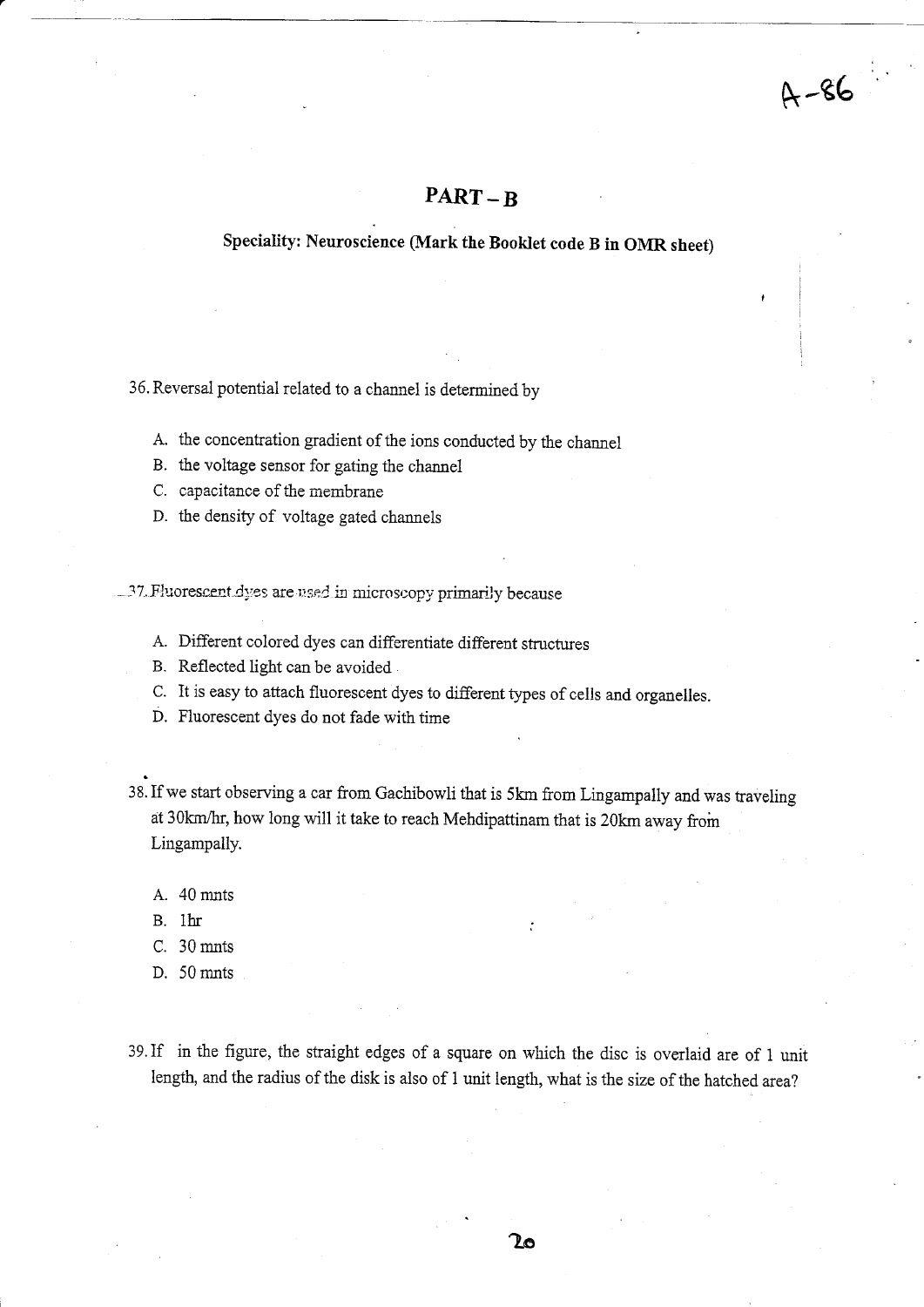$4 - 86$ 





40. Which is the resistance that will have to endure maximum amount of heat, and the heat energy generation will be at the rate of



- A.  $4\Omega$ , 0.16W
- B.  $4\Omega$ , 0.32W
- C.  $1\Omega$ , 0.16W
- D. 1Q,0.8W
- 41. If the function  $y=f(x)$  shown in the figure is a parabola, where will the line  $y=2x$  intercept it other than at 0?

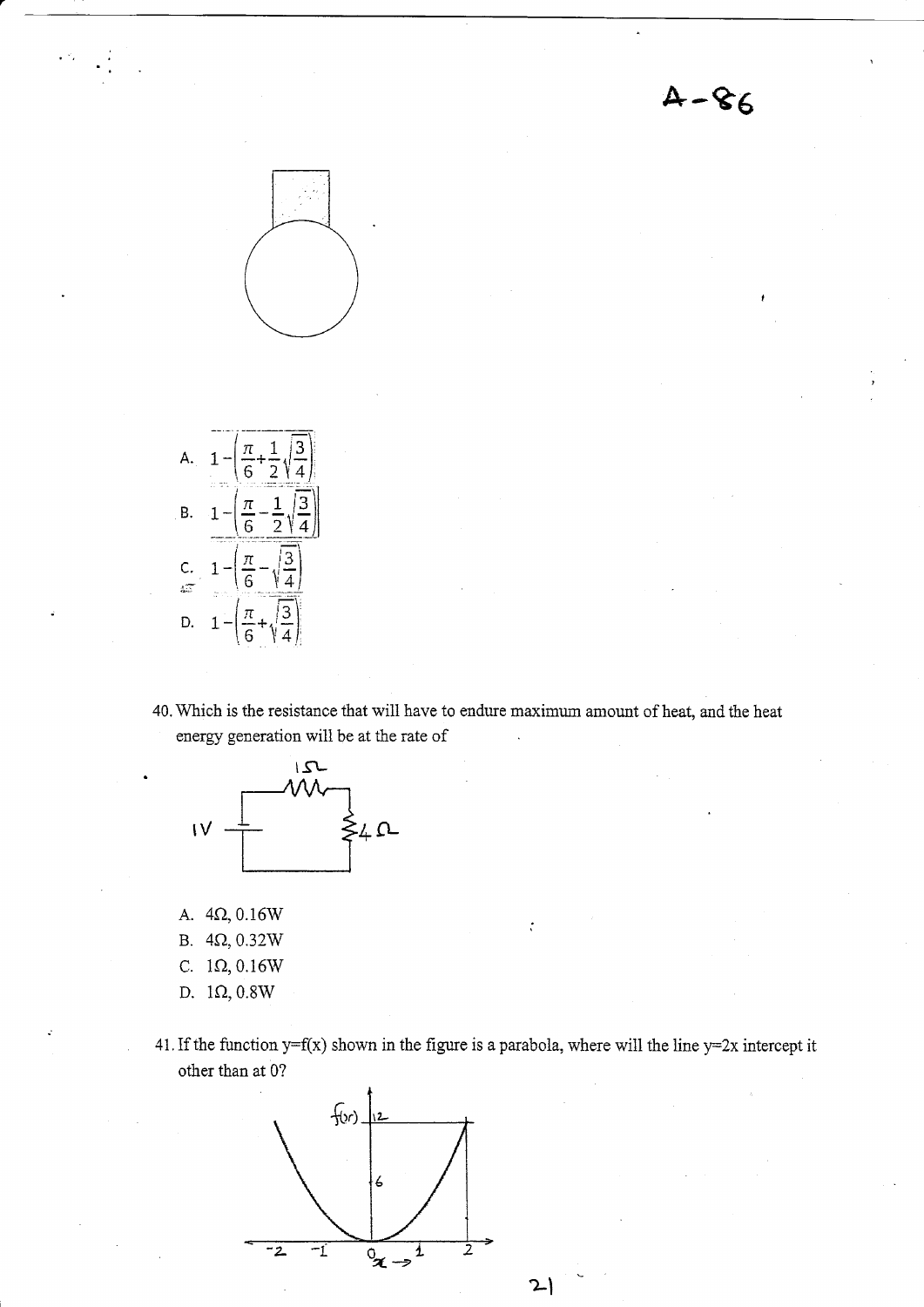ft €6'

- A. <sup>413</sup>
- B. <sup>314</sup>
- c. <sup>312</sup>
- D. <sup>213</sup>

42. Which  $df(x)$ is the function  $f(x)$  that satisfies  $\frac{f(x)}{dx} = f(x)$ .

- A.  $cos(x)$
- $B. sin(x)$
- C. ex
- D.  $ln(x)$

43. Which one of the following is the tool for study of cognitive neuroscience?

- A. fMRI
- B. ERP
- C, TMS
- 'D. All of these

44.The Krebs cycle occurs in

- A. Matrix
- B. Stroma
- C. Cytoplasm
- D. Nucleus

45. Which one of the following is a type of glial cell?

- A. Astrocytes
- B. Oligodendrocytes
- C. Microglia
- D. A1l of these

 $\cdot$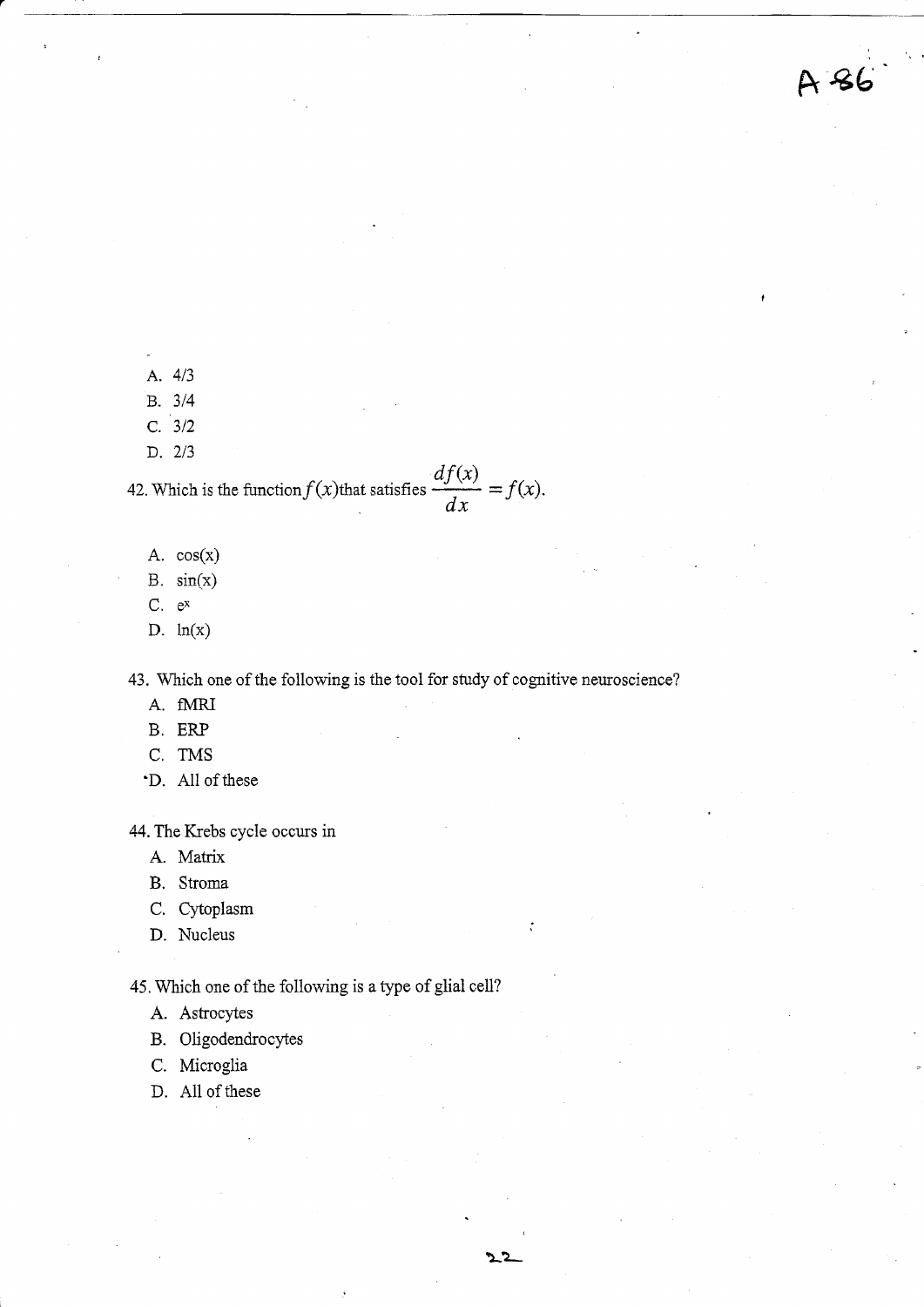46. Nicotine is a direct agonist of

- A. GABA receptors
- B. Acetylcholine receptors
- C. Glycine receptors
- D. Serotonin receptors

<sup>47</sup>. Antercgrade transport of molecules in a neuron occurs from

A. Soma to synapse

B. Axonal terminais to dendrites

- C. Soma to dendrites
- D. Axon to Soma

48. Neuronal membrane possess

- A. Capacitance
- B. Resistance
- C. Both
- D. None of these

49. The release of neurotransmitters from the pre-synaptic membrane is regulated by

- A. Voltage-dependent sodium channels
- B. Voltage-dependent calcium channels
- C. Ligand-gated ion channels
- D. All of these

50. Find the number of electrons transferred in the equation Cu(g) + 2Ag<sup>+</sup>(aq)  $\rightarrow$  Cu<sup>2+</sup>(aq) +  $2Ag(s)$ .

&-e€

- A.4
- 8.3
- C. 2
- D. <sup>1</sup>

51. Which animal has the largest brain?

- A. African elephant
- B. Modern human
- C. Sperm whale
- D. White dolphin

52. Graves' disease is associated with: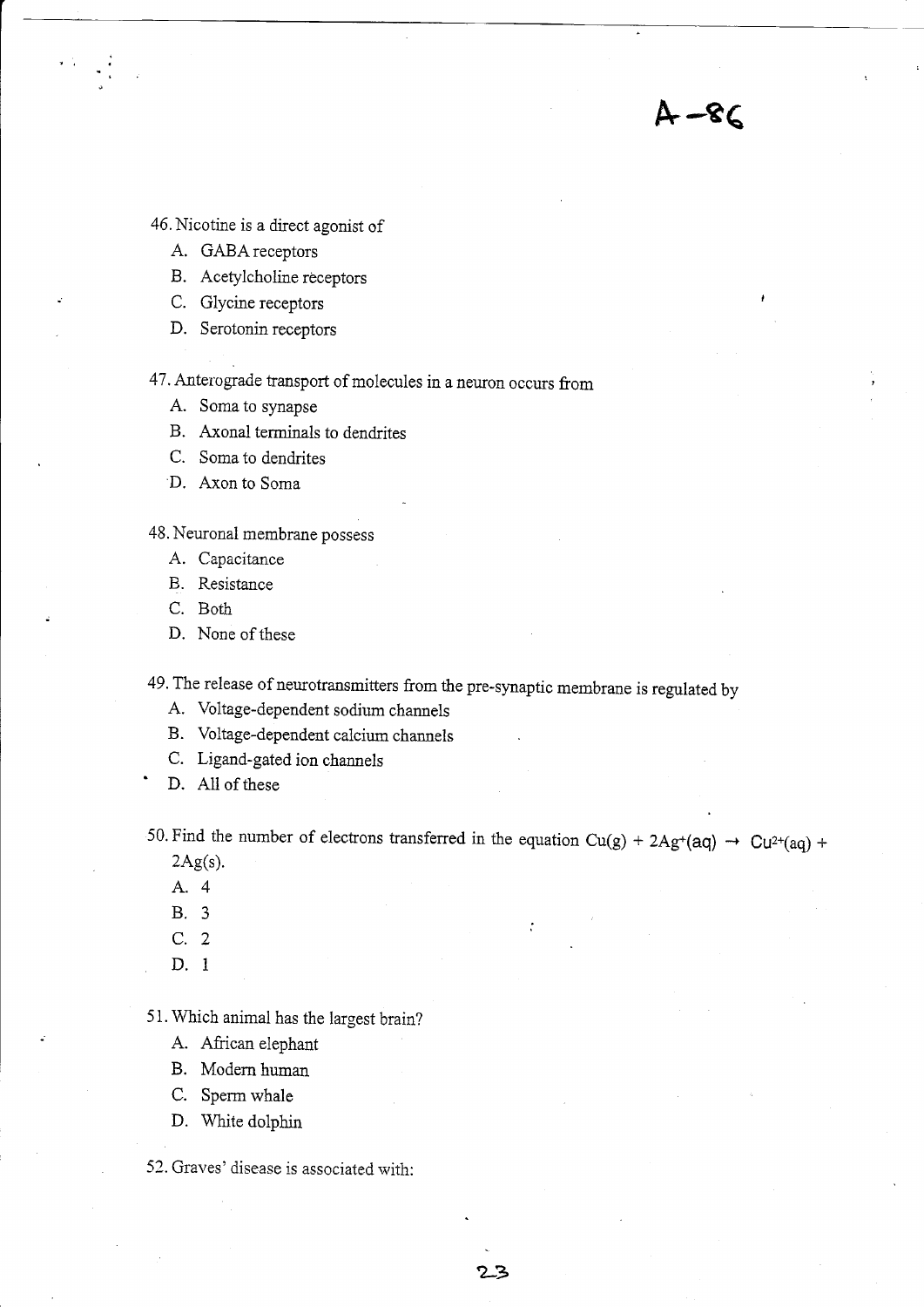- A. Insufficiency of thyroid hormones.
- B. Excess of thyroid hormones.
- C. Insufficiency of corticosteroids.
- D. Excess of growth hormones.

53. Which one of the following is responsible for the ejection of milk from mammary glands in mammals?

 $A - 86$ 

- A. Oxytocin.
- B. Thyroxin.
- C. Serotonin.
- D. Melatonin.

54. Which one of the following functions is not served by the plasma proteins?

- A. Blood clotting.
- B. Hormone binding and transport.
- C. Oxygen transport.
- D. Buffering capacity of blood.
- 55. An extraordinary ability that eiephants possess is:
	- A. Emission and detection of uitra high frequency sounds.
	- B. Emission and detection of ultra low frequency sounds.
	- C. Detection of changes in earth's magnetic field.
	- D. Possession of ultraviolet vision.

56. A neuroscientist stimulates a nerve fibre in the middle of an axon and records the propagation of the nerve impulse. Which one of the following observations is correct?

- A. Nerve impulse is travelling only in a direction towards celi body.
- B. Nerve impulse is travelling only in a direction towards teleodendrons.
- C. Nerve impulses are travelling in both the directions opposite to each other.
- D. Nerve impulse is not moving in either direction.

57. The concept of recon was proposed by Seymour Benzer by studying recombination between:

i

- A. Lysis mutants of bacteriophage T4.
- B. White eye mutants of Drosophila melanogaster.
- C. Biochemical mutants of Neurospora crassa.
- D. Auxotrophic mutants of Escherichia coli.

58. A cis-trans complementation test is carried out to identify: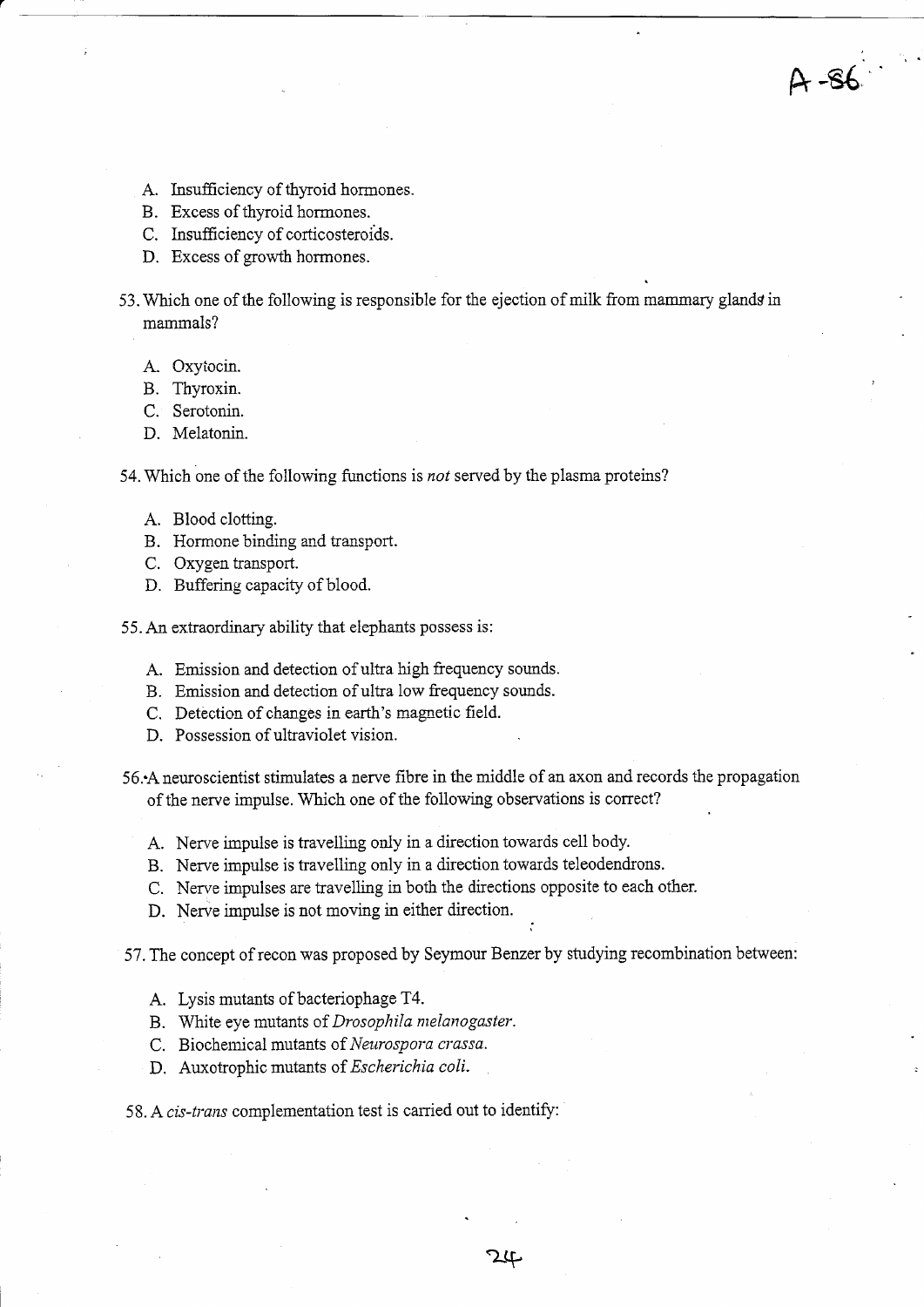$A - 86$ 

- A. If two genes interact with one another.
- B. If two mutations are allelic in nature.
- C. The number of genes influencing a phenotype.
- D. To understand the dominance/recessive relationships between alleles.
- 59. Which of the following ion channels are involved in the generation of nerve impulse?
	- A. Voltage-gated sodium channei.
	- B. Voltage-gated cadmium channel.
	- C. Voltage-gated manganese channel.
	- D. Ligand-gated cadmium channel.
- 60. ELISA test uses:
	- A. A substance that emits ultrasound.
	- B. A substrate that produces electrical energy.
	- C. A substrate which gets converted into a coloured product.
	- D. Aradiolabelied secondary antibody.
- 61. Most enzynes are:
	- A. Protein in nature.
	- B. Carbohydrate in nature.
	- C. Lipid in nature.
	- D. Fatty acid in nature.

' 62. If numerical aperfure of a microscope decreases by half, then its resolution will

.<br>ק

- A. Decrease by half
- B. Remain unchanged
- C. Increase by haif
- D. Increase twice
- 63. What is x if  $y=(2-3x)/4$ ?
	- A.  $x=(2-4y)/3$
	- B.  $x=(4y-2)/3$
	- C.  $x=(1/2-2y)/3$
	- D.  $x=3/(2-4y)$

64. What is  $cos^2(x)$ -sin<sup>2</sup>(x)?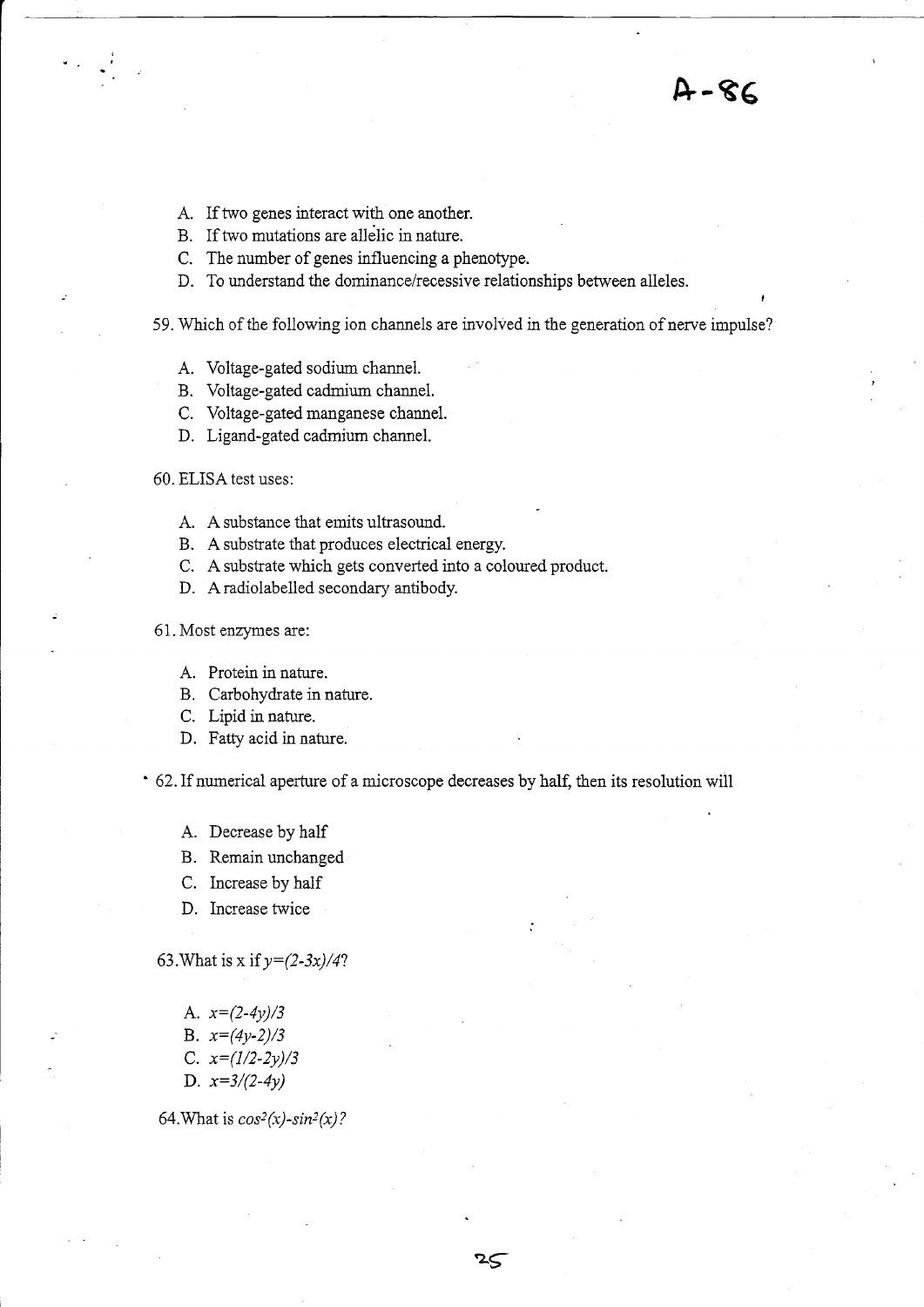- A.  $cos(2x)$
- B. <sup>1</sup>
- C.  $sin(2x)$
- D.  $1-sin(2x)$

65. If you are stariding on a frictionless surface and you want to get out you can

A-86

- A. Jump backward
- B. Throw a stone
- C. Glide forward
- D. Lie down and roil

66. Kilowatt-hr is the unit of

- A. Radiation intensity
- B. Power
- C. Current
- D. Energy

67. Wavelength of electromagnetic wave of frequency 30Mhz is

- A. 15rn
- B. 10rri.
- C. 20m
- D. 60m

68. Which of the following vitamins is a water-soluble vitamin? '

- A. VitaminA.
- B. Vitamin D.
- C. Vitamin E.
- D. Vitamin C.

69. Which one of the following is called the "suicidal bag" of the cell?

A. Cytoplasm.

B. Lysosome.

- C. Mitochondria.
- D. Endoplasmic reticulum.

70. Who is known as the "father of Genetics"?

- A, Thomas Hunt Morgan.
- B. James D. Watson. .
- C. Gregor Johann Mendel.
- D. William Bateson.